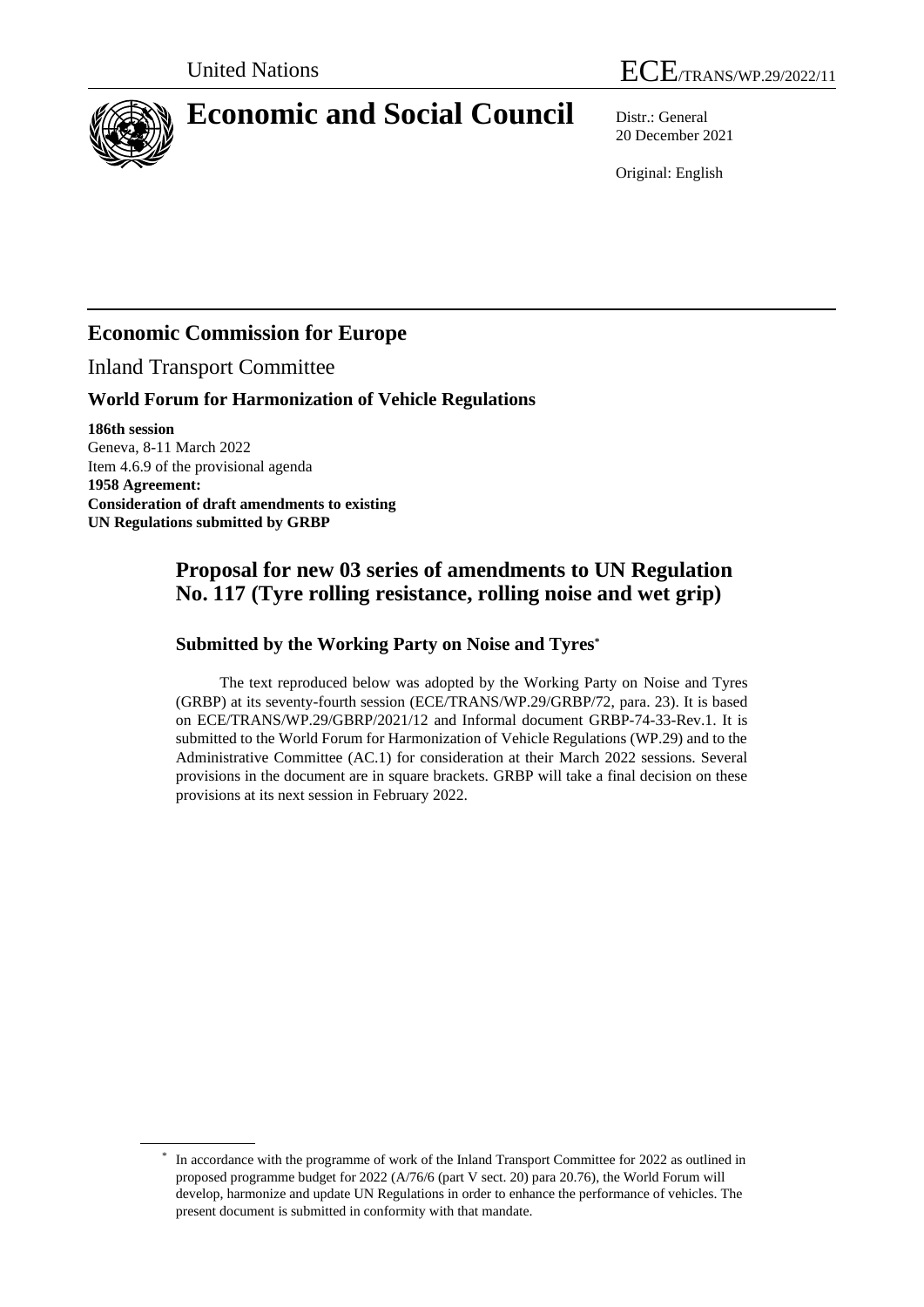## **Proposal for new 03 series of amendments to UN Regulation No. 117 (as a basis, the 02 series of amendments including Supplement 14 as contained in ECE/TRANS/WP.29/2022/8)**

*Table of contents, Annexes, at the end* add a reference to a new Annex 9 to read:

"9 Test procedure for measuring the adhesion on wet surfaces of tyres in worn state ............................ Appendix 1 Worn tyre preparation report example ....................................................................

Appendix 2 Test reports examples of wet grip index for tyres in worn state ............................. "

*Paragraph 1.1.,* amend to read:

"1.1. This Regulation applies to new pneumatic tyres\* of classes C1, C2 and C3 in new state with regard to their sound emissions, rolling resistance and to adhesion performance on wet surfaces (wet adhesion) and for class C1 tyres in worn state with regard to adhesion performance on wet surfaces (wet adhesion). It does not, however, apply to:

\* For the purpose of this Regulation "tyres" means "pneumatic tyres"

*Paragraph 1.2.,* amend to read:

"1.2. Contracting Parties shall issue or accept approvals to rolling sound and/or adhesion of tyres in new state on wet surfaces and/or adhesion of tyres in worn state on wet surfaces and/or rolling resistance."

*Paragraph 2.13.1.*, amend to read:

"2.13.1. "*Snow tyre for use in severe snow conditions*" means a snow tyre whose tread pattern, tread compound or structure is specifically designed to be used in severe snow conditions and that fulfils the requirements of paragraphs 6.5. and 6.5.1. of this Regulation."

*Insert new paragraphs 2.19.17. and 2.19.18.*, to read:

- "2.19.17. "*Tyre in worn state*" or "*worn tyre*" means the tyre in a state as defined in Annex 9 to this Regulation.
- 2.19.18. "*Tyre in new state*" means the tyre in a state as defined in Annex 9 to this Regulation."

*Paragraph 3.1.1.,* amend to read:

"3.1.1. The performance characteristics to be assessed for the type of tyre; "rolling sound emissions level" and/or "adhesion performance level on wet surfaces of a tyre in new state" and/or "adhesion performance level on wet surfaces of a tyre in worn state" and/or "rolling resistance level"; "snow performance level" in case of "snow tyre for use in severe snow conditions" and additionally "ice performance level" in case of ice grip tyre;"

*Paragraph 4.3.1.,* amend to read:

"4.3.1. In case the approval of a tyre pursuant to this Regulation has been granted by the same Type Approval Authority than that granting the approval pursuant to UN Regulations Nos. 30 or 54, the approval mark pursuant to UN Regulations Nos. 30 or 54 can be combined with an indication of the applicable series of amendments to which the tyre was approved pursuant to UN Regulation No. 117 on the form of 2 digits (example "03" indicating that the UN Regulation No. 117 approval was granted following the 03 series of amendments) and the suffixes according to paragraph 5.2.2. using the addition sign "+", as described in Annex 2, Appendix 3 of this Regulation, for example "0236378 + 03S2WR2B"."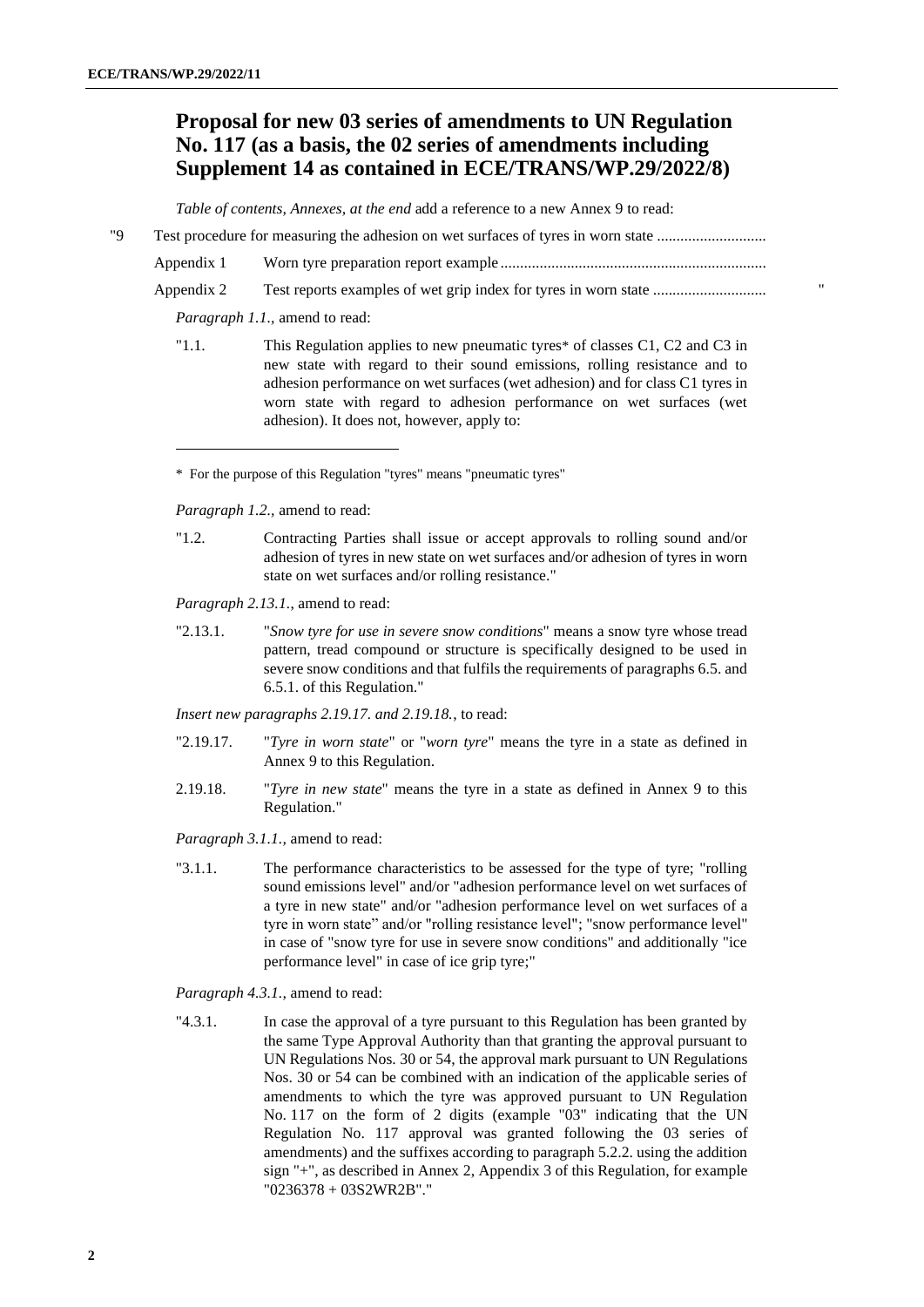*Paragraph 5.2.2.,* amend to read:

- "5.2.2. The communication form mentioned in paragraph 5.3. below shall identify specific performance parameters of UN Regulation No. 117 by the following suffixes:
	- S To identify additional conformity to the requirements on tyre rolling sound emissions;
	- W To identify additional conformity to the requirements on adhesion on wet surfaces of tyres in new state;
	- R To identify additional conformity to the requirements on tyre rolling resistance;
	- B To identify additional conformity to the requirements on adhesion on wet surfaces of tyres in worn state.

S and R will be followed by the suffix "2" for compliance to stage 2."

*Paragraph 5.3.1.2.,* amend to read:

"5.3.1.2. The suffix(es) mentioned in paragraph 5.2.2. above shall be preceded by the two digits identifying the series of amendments of the prescription on tyre performances for UN Regulation No. 117, e.g. 03S2 to identify the third series of amendments on tyre road rolling sound emissions at stage 2 or 03S2WR2 to identify the third series of amendments on tyre road rolling sound emissions at stage 2, adhesion on wet surfaces of a tyre in new state and rolling resistance at stage 2."

*Paragraph 5.4.3.,* amend to read:

"5.4.3. The suffix(es), and the identification to the relevant series of amendments, if any, as specified in the communication form.

One of the suffixes listed below or any combination of them can be used.

|                | Rolling sound emission level at stage 2   |
|----------------|-------------------------------------------|
| W              | Wet adhesion level of tyres in new state  |
| R <sub>2</sub> | Rolling resistance level at stage 2       |
|                | Wet adhesion level of tyres in worn state |

These suffixes shall be placed to the right or below the approval number, if part of the original approval.

If the approval is extended subsequent to UN Regulations Nos. 30 or 54 approvals, the addition sign "+" and the series of amendment to UN Regulation No. 117 shall be placed in front of the suffix or any combination of suffixes to denote an extension to the approval.

If the approval is extended subsequent to the original approval under UN Regulation No. 117, the addition sign "+" shall be placed between the suffix or any combination of suffixes of the original approval and the suffix or any combination of suffixes added to denote an extension to the approval."

*Paragraph 6.1.1.,* amend to read:

"6.1.1. For class C1 tyres, the rolling sound emission value shall not exceed the values given below. These values refer to the nominal section width as defined in UN Regulation No. 30: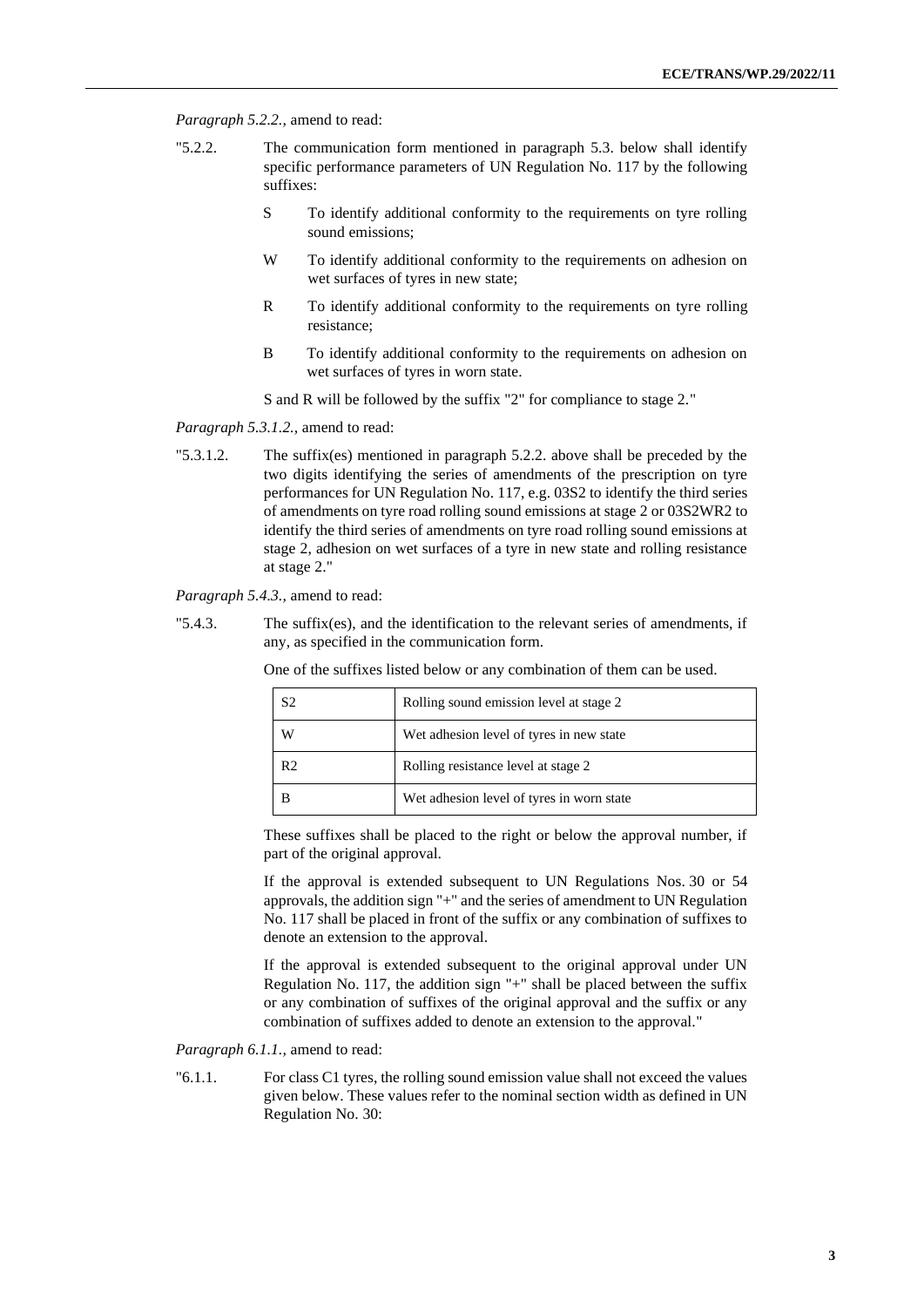|                       | Stage 2       |
|-----------------------|---------------|
| Nominal section width | Limit $dB(A)$ |
| 185 and lower         | 70            |
| Over 185 up to 245    | 71            |
| Over 245 up to 275    | 72            |
| Over 275              | 74            |

The above limits shall be increased by 1 dB(A) for "snow tyre for use in severe snow conditions", extra load tyres or reinforced tyres, or any combination of these classifications.

"

*Paragraph 6.1.2.,* amend to read:

"6.1.2. For class C2 tyres, the rolling sound emission value with reference to its category of use (see paragraph 2.1., subparagraph (d) above) shall not exceed the values given below:

| Stage 2           |                                                |               |                       |  |  |  |
|-------------------|------------------------------------------------|---------------|-----------------------|--|--|--|
| Category of use   |                                                | Limit $dB(A)$ |                       |  |  |  |
|                   |                                                | Other         | <b>Traction</b> tyres |  |  |  |
| Normal tyre       |                                                | 72            | 73                    |  |  |  |
| Snow tyre         |                                                |               | 73                    |  |  |  |
|                   | Snow tyre for use in severe<br>snow conditions | 73            | 75                    |  |  |  |
| Special use tyre  |                                                | 74            | 75                    |  |  |  |
| $^{\prime\prime}$ |                                                |               |                       |  |  |  |

*Paragraph 6.1.3.,* amend to read:

"6.1.3. For class C3 tyres, the rolling sound emission value with reference to its category of use (see paragraph 2.1., subparagraph (d) above) shall not exceed the values given below:

| Other | Limit $dB(A)$<br><b>Traction</b> tyres |
|-------|----------------------------------------|
|       |                                        |
|       |                                        |
| 73    | 75                                     |
| 73    | 75                                     |
| 74    | 76                                     |
| 75    | 77                                     |
|       |                                        |

*Paragraph 6.2.,* amend to read:

"6.2. The wet adhesion of tyres in new state will be based on a procedure that compares either peak brake force coefficient ("pbfc") or mean fully developed deceleration ("mfdd") against values achieved by a Standard Reference Test Tyre (SRTT). The relative performance shall be indicated by a wet grip index (G)."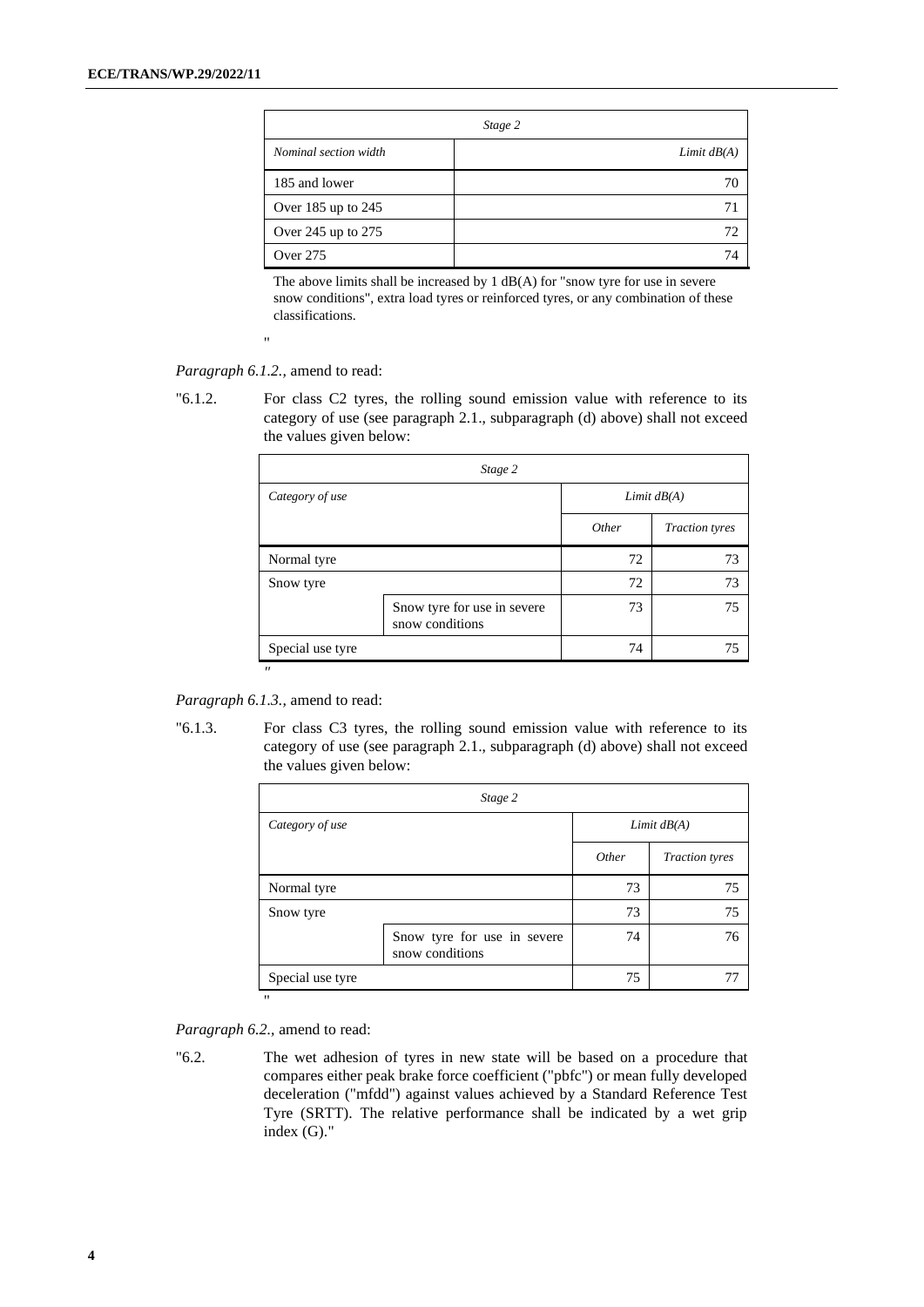*Paragraph 6.3.,* amend to read:

"6.3. Rolling resistance coefficient limits, as measured by the method described in Annex 6 to this Regulation.

> The maximum values for stage 2 for the rolling resistance coefficient shall not exceed the following (value in N/kN is equivalent to value in kg/tonne):

| Tyre class | Max value $(N/kN)$ |
|------------|--------------------|
| C          | 10.5               |
| ൚          | 9.0                |
|            | 6.5                |

For "snow tyre for use in severe snow conditions", the limits shall be increased by 1 N/kN.

*Insert a new paragraph 6.4.*, to read:

"

- "6.4. The wet adhesion of tyres in worn state shall be based on a procedure defined in Annex 9 to this Regulation.
- 6.4.1. For class C1 tyres, tested in accordance with either procedure given in Annex 9 to this Regulation, the tyre shall meet the following requirements:

| Category of use  |                                             | Wet grip index<br>$(G_B)$ |
|------------------|---------------------------------------------|---------------------------|
| Normal tyre      |                                             |                           |
| Snow tyre        |                                             |                           |
|                  | Snow tyre for use in severe snow conditions |                           |
|                  |                                             |                           |
| Special use tyre |                                             |                           |

]"

*Paragraph 6.4. (former) and its subparagraphs,* renumber as 6.5. and its respective subparagraphs.

*Paragraph 6.5., (former),* renumber as 6.6. and amend to read:

"6.6. In order to be classified as a "traction tyre", a tyre is required to meet the conditions of paragraph 6.6.1. below."

*Paragraphs 6.5.1. (former), 6.6. (former) and 6.7.,* renumber as 6.6.1., 6.7. and 6.8., respectively.

*Insert a new paragraph 8.3.3.*, to read:

"8.3.3. In the case of verification tests with regard to approvals in accordance with paragraph 6.4. of this Regulation, these shall be carried out using the same testing method (see Annex 9 to this Regulation) as that adopted for the original approval."

*Paragraph 12.,* amend to read: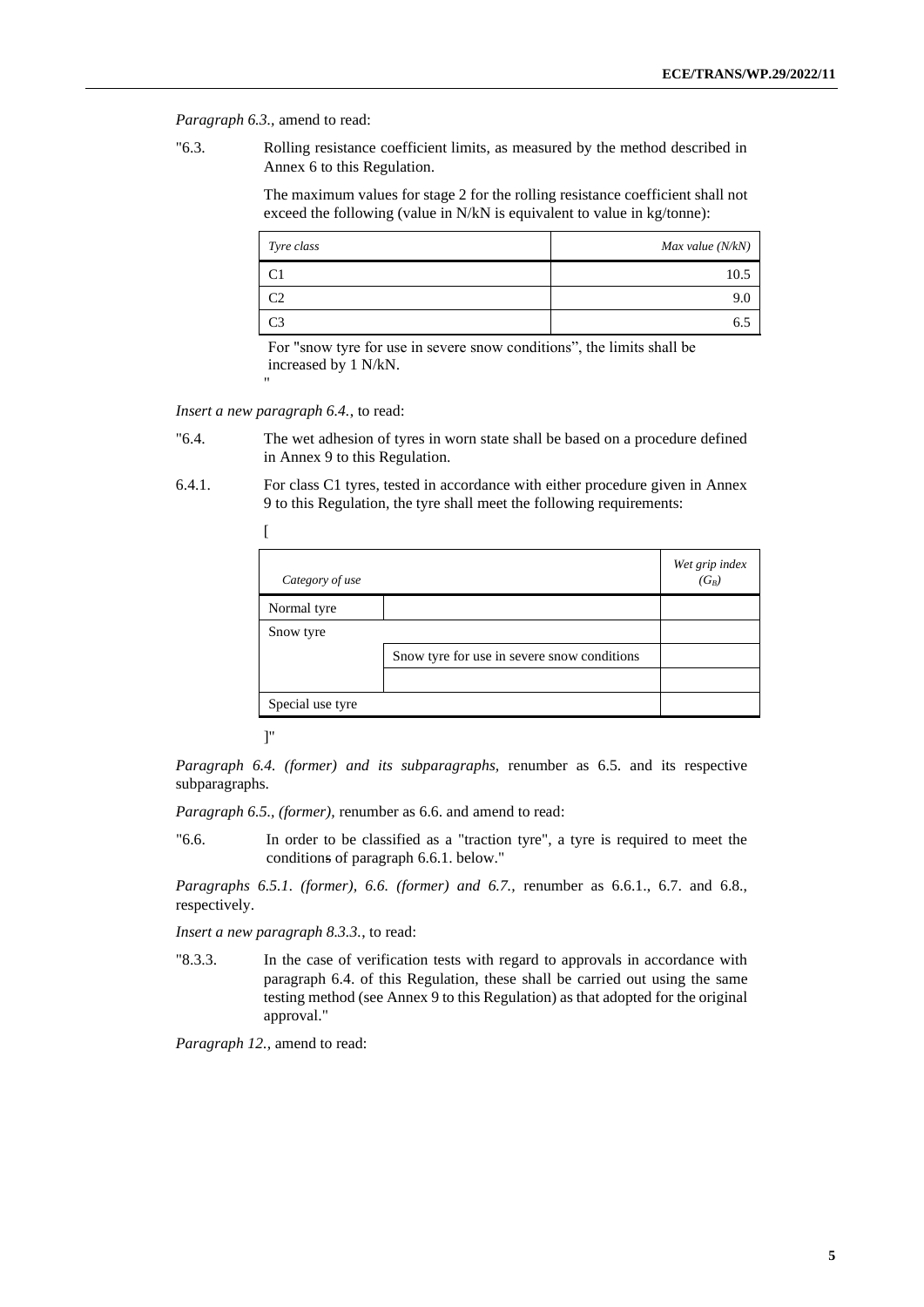### **"12. Transitional provisions**

- 12.1. As from the official date of entry into force of the 03 series of amendments, no Contracting Party applying this Regulation shall refuse to grant or refuse to accept type approvals under this Regulation as amended by the 03 series of amendments.
- 12.2. Contracting Parties applying this Regulation shall continue to accept type approvals of and to grant extensions of approvals to, the classes C2 and C3 tyres, which are not affected by the changes of the technical requirements concerning the adhesion on wet surfaces of class C1 tyres in worn state introduced by the 03 series of amendments, to the 02 series of amendments to this Regulation.
- 12.3. As from 7 July 2024, Contracting Parties applying this Regulation shall not be obliged to accept type approvals of class C1 tyres to the 02 series of amendments, first issued after 7 July 2024.
- 12.4. Until 7 July 2026, Contracting Parties applying this Regulation shall accept type approvals of class C1 tyres to the 02 series of amendments, first issued before 7 July 2024.
- 12.5. As from 7 July 2026, Contracting Parties applying this Regulation shall not be obliged to accept type approvals of class C1 tyres issued to the 02 series of amendments to this Regulation.
- 12.6. Contracting Parties applying this Regulation may grant type approvals according to any preceding series of amendments to this Regulation.
- 12.6.1. Contracting Parties applying this Regulation shall continue to grant extensions of existing approvals to any preceding series of amendments to this Regulation.
- 12.7. Until 1 September 2024, Contracting Parties applying this Regulation may continue to grant type approvals according to the  $\theta$ 203 series of amendments to this Regulation, based on snow performance test described in Annex 7 to this Regulation using SRTT14 as reference tyre. (a)
- 12.8. Until 1 September 2024, Contracting Parties applying this Regulation may continue to grant type approvals according to the 03 series of amendments to this Regulation, based on the test procedures for measuring the wet adhesion of tyres in new state as described in Annex 5 of this Regulation, without taking into account the provisions introduced after Supplement 12 to the 02 series of amendments.
	- (a) SRTT14 will be available from the supplier until end of October 2021."

*Annex 1*

*Paragraph 8.,* amend to read:

"8. Performance(s) approved: rolling sound emission level at stage 2, wet adhesion level of tyres in new state, rolling resistance level at stage 2, wet adhesion level of tyres in worn state"

*Paragraph 8.2.,* amend to read:

"8.2. Wet adhesion level of tyres in new state of representative size, see paragraph 2.7. of this Regulation, as per the test report examples shown in the appendix to Annex 5: ……………………… (G) using the vehicle or trailer method<sup>2</sup> "

*Insert a new paragraph 8.3.*, to read:

"8.3. Wet adhesion level of tyres in worn state of representative size, see paragraph 2.7. of this Regulation, as per item Y. of the test report in the appendix to Annex 9: ……………………… (GB) using the vehicle or trailer method<sup>2</sup> "

*Paragraphs 8.3. (former), 8.4. and 8.4.1.,* renumber as 8.4., 8.5. and 8.5.1., respectively.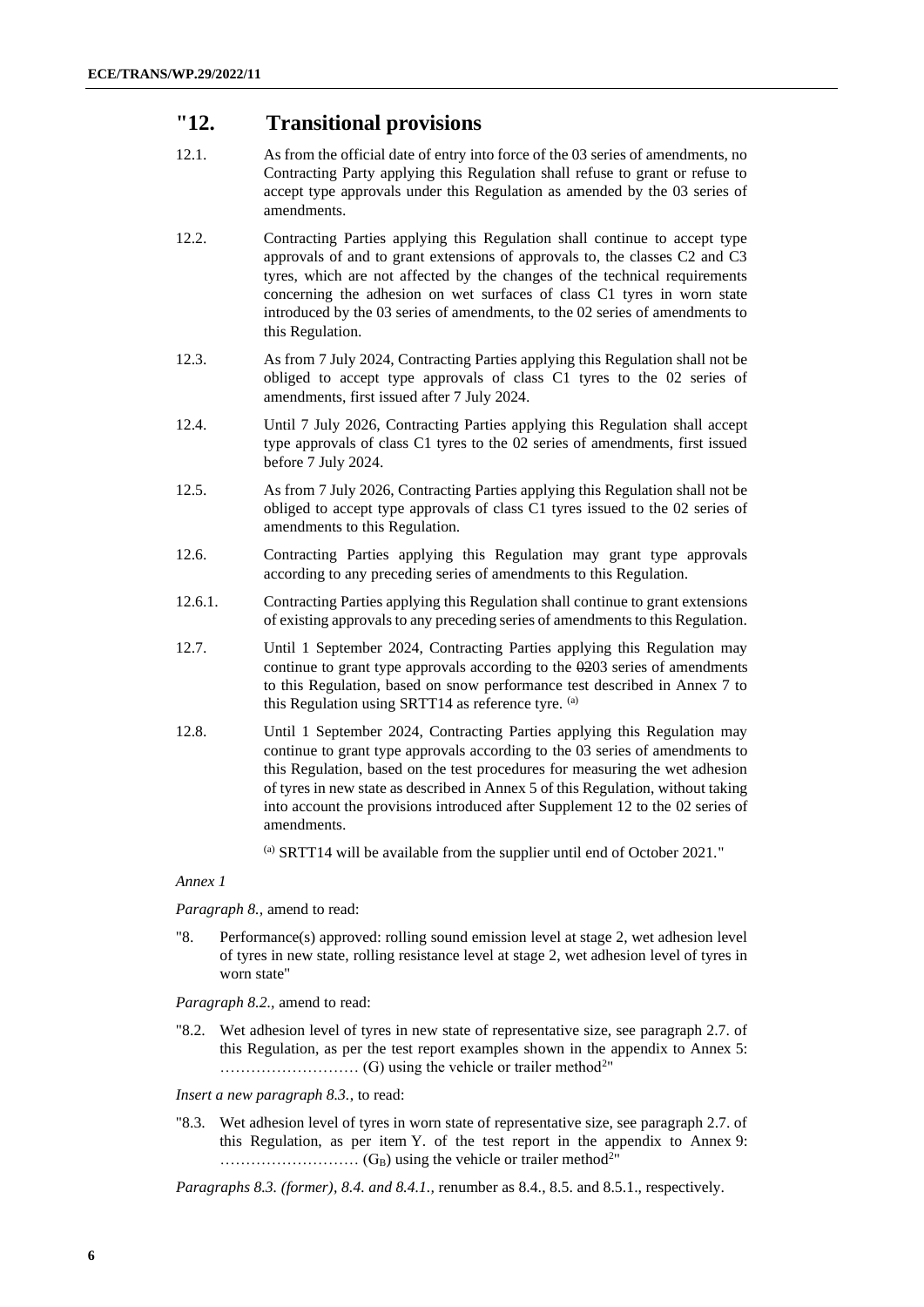## **"Annex 2 - Appendix 1**

#### **Examples of separate UN Regulation No. 117 approval marks**



The above approval mark, affixed to a tyre shows that the tyre concerned has been approved in the Netherlands (E4) pursuant to UN Regulation No. 117 (marked by S2 (rolling sound emission at stage 2)), under approval number 0312345. The first two digits of the approval number (03) indicate that the approval was granted according to the requirements of the 03 series of amendments to this Regulation.

Example 2



The above approval mark shows that the tyre concerned has been approved in the Netherlands (E4) pursuant to UN Regulation No. 117 (marked by S2 (rolling sound emission at stage 2), W (wet adhesion of tyres in new state), R2 (rolling resistance at stage 2) and B (wet adhesion of tyres in worn state)) under approval number 0312345. The first two digits of the approval number (03) indicate that the approval was granted according to the requirements of the 03 series of amendments to this Regulation."

*Annex 2, Appendix 2,* amend to read:

#### **"Annex 2 - Appendix 2**

### **Approval according to UN Regulation No. 117 coincident with approval of UN Regulations Nos. 30 or 54<sup>1</sup>**

<sup>&</sup>lt;sup>1</sup> Approvals in accordance with UN Regulation No. 117 for tyres within the scope of UN Regulation No. 54 currently do not include the requirement on adhesion of tyres in worn state on wet surfaces.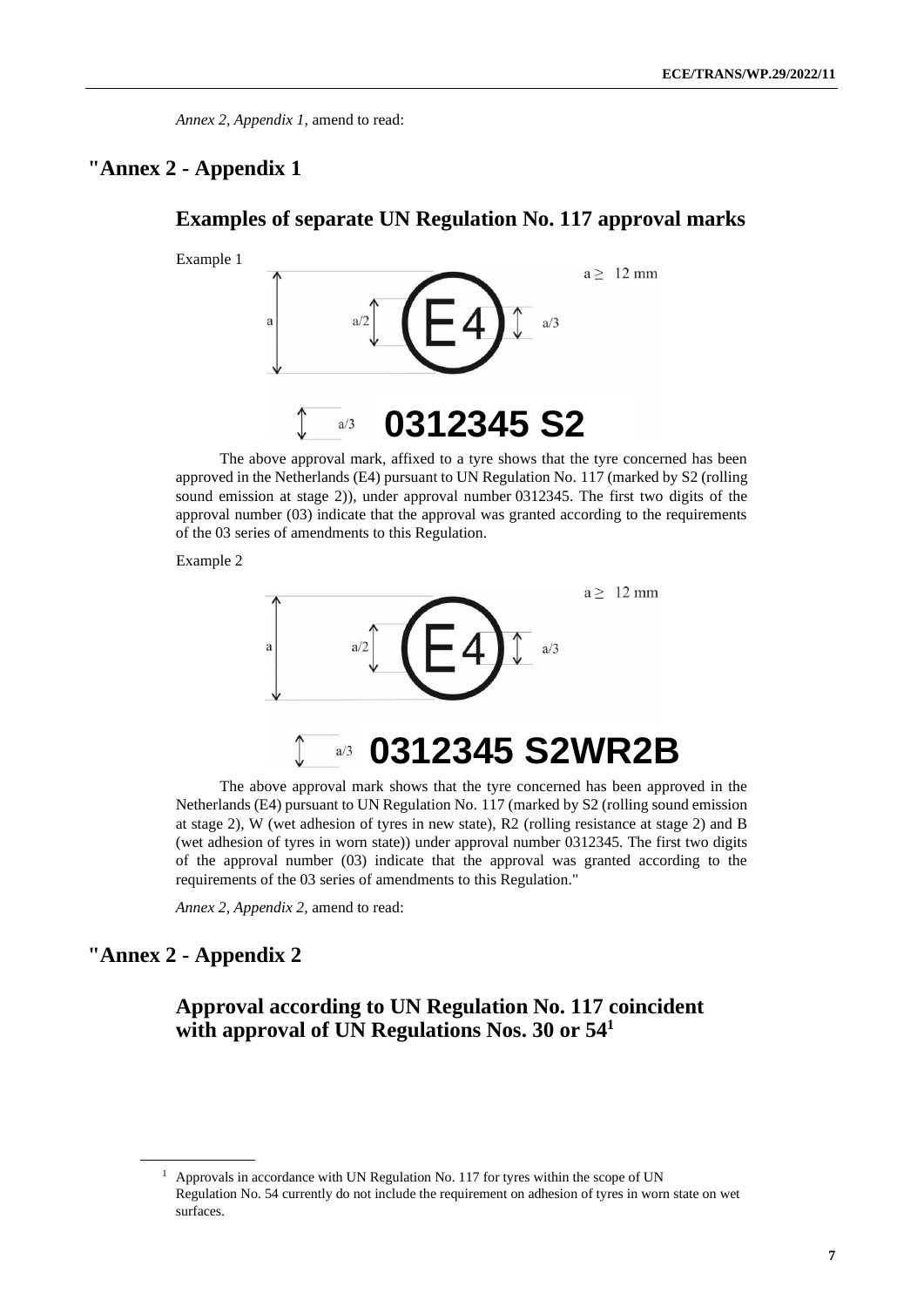Example 1



The above approval mark shows that the tyre concerned has been approved in the Netherlands (E4) pursuant to UN Regulation No. 117 (marked by "S2" (rolling sound emission at stage 2)), under approval number 0312345 and UN Regulation No. 30, under approval number 0236378. The first two digits of the approval numbers ("03" and "02") indicate that the approval pursuant to UN Regulation No. 117 was granted according to the 03 series of amendments and the approval pursuant to UN Regulation No. 30 according to the 02 series of amendments.





The above approval mark shows that the tyre concerned has been approved in the Netherlands (E4) pursuant to UN Regulation No. 117 (marked by "S2WR2B" (rolling sound emission at stage 2, wet adhesion of tyres in new state, rolling resistance at stage 2 and wet adhesion of tyres in worn state)), under approval number 0312345 and UN Regulation No. 30 under approval number 0236378. The first two digits of the approval numbers ("03" and "02") indicate that the approval pursuant to UN Regulation No. 117 was granted according to the 03 series of amendments and the approval pursuant to UN Regulation No. 30 according to the 02 series of amendments.

Example 3



The above approval mark shows that the tyre concerned has been approved in the Netherlands (E4) pursuant to UN Regulation No. 117 (marked by "S2WR2" (rolling sound emission at stage 2, wet adhesion of tyres in new state and rolling resistance at stage 2)), under approval number 0312345 and UN Regulation No. 54 under approval number 0065432. The first two digits of the approval numbers ("03" and "00") indicate that the approval pursuant to UN Regulation No. 117 was granted according to the 03 series of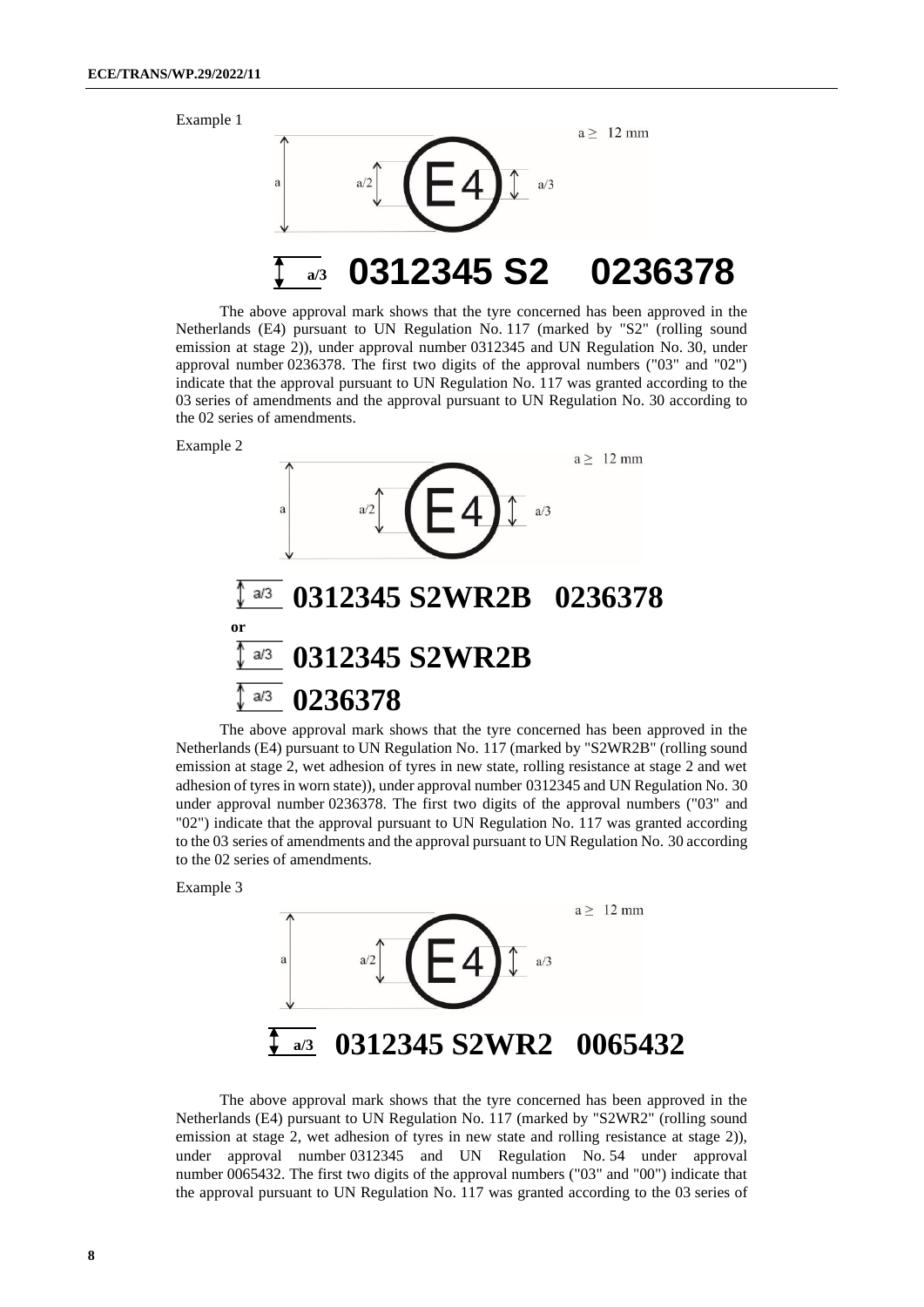amendments and the approval pursuant to UN Regulation No. 54 according to its original form."

*Annex 2, Appendix 3,* amend to read:

### **"Annex 2 - Appendix 3**

**Combinations of markings of approvals issued in accordance with Regulations Nos. 117, 30 or 54 <sup>2</sup>**

Example 1



The above approval mark shows that the tyre concerned has been approved in the Netherlands (E4) pursuant to UN Regulation No. 30 according to its 02 series of amendments (indicated by the first two digits of the approval number, "02") under approval number 0236378. It is also marked by "+ 03S2" which indicates that the tyre was also approved pursuant to UN Regulation No. 117 (03 series of amendments) for S (rolling sound emission at stage 2).

Example 2



The above approval mark shows that the tyre concerned has been approved in the Netherlands (E4) pursuant to UN Regulation No. 30 according to its 02 series of amendments (indicated by the first two digits of the approval number, "02") under approval number 0236378. It is also marked by "+ 03S2WR2B" which indicates that the tyre was also approved pursuant to UN Regulation No. 117 (03 series of amendments) for S (rolling sound emission at stage 2) W (wet adhesion of tyres in new state), R (rolling resistance at stage 2) and B (wet adhesion of tyres in worn state)."

*Annex 2, Appendix 4,* amend to read:

### **"Annex 2 - Appendix 4**

### **Extensions to combine approvals issued in accordance with Regulation No. 117**

**<sup>2</sup>** Approvals in accordance with UN Regulation No. 117 for tyres within the scope of UN Regulation No. 54 currently do not include the requirement on adhesion of tyres in worn state on wet surfaces.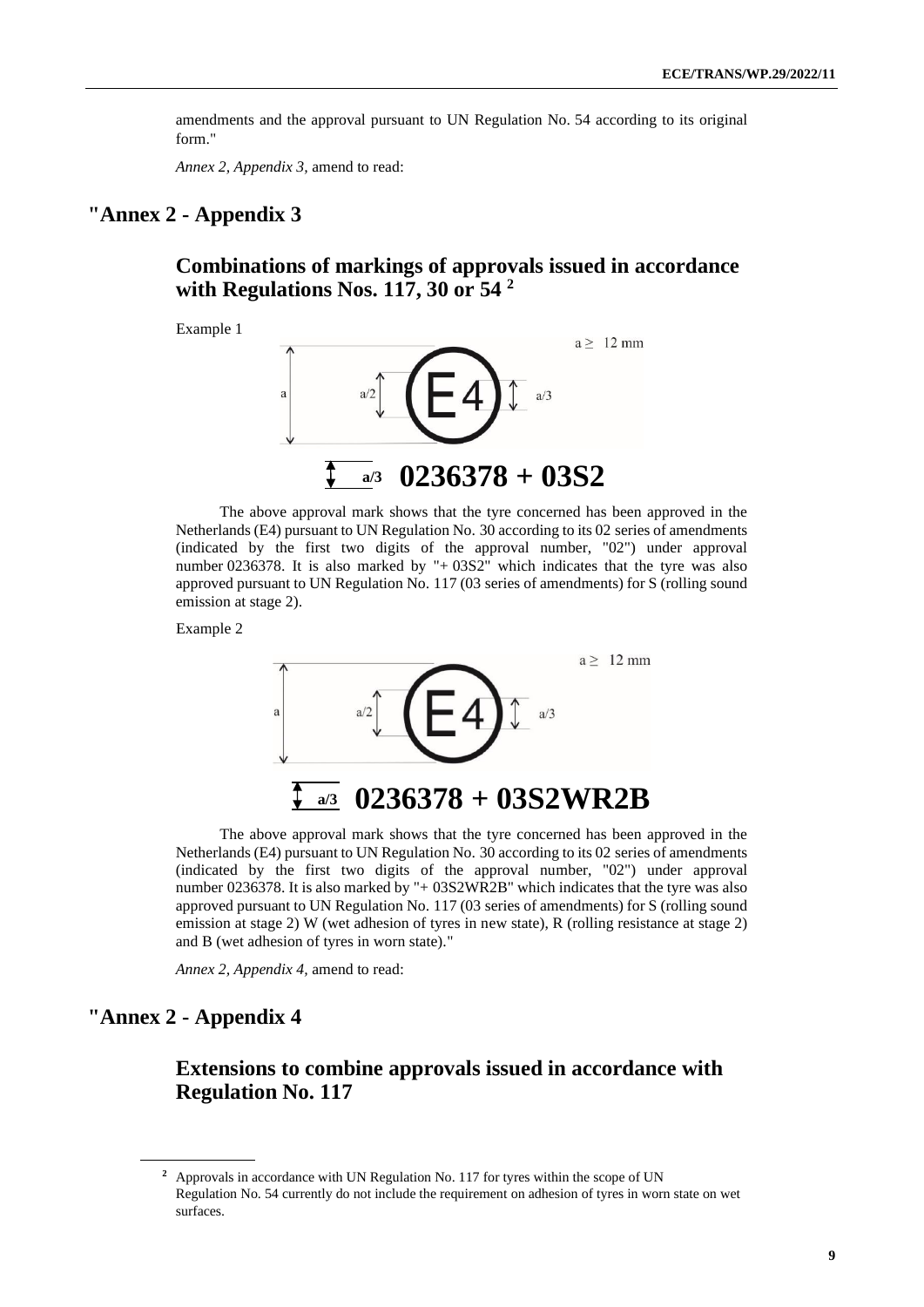Example 1



The above approval mark shows that the tyre concerned has been initially approved in the Netherlands (E4) pursuant to UN Regulation No. 117 and the 02 series of amendments under approval number 0212345. The marking is complemented by S2WR2 (rolling sound emission at stage 2) W (wet adhesion of tyres in new state) and R (rolling resistance at stage 2) The "03B" preceded by "+" indicates that it has had its approval extended under UN Regulation No. 117 and 03 series of amendments to wet adhesion of tyres in worn state based on separate certificate."

*Annex 5, title,* amend to read*:*

### "**Test procedures for measuring the adhesion on wet surfaces of tyres in new state**"

*Annex 5 – Appendix,* amend to read*:*

#### "**Test reports examples of wet grip index for tyres in new state**

*Example 1:* Test report of wet grip index for tyres in new state using trailer or tyre test vehicle method

…

*Example 2:* Test report of wet grip index for tyres in new state using vehicle method

…"

*Annex 7,* 

*Appendix 3, Part I, paragraph 7.*, amend to read:

"7. Snow grip index relative to SRTT according to paragraph 6.5.1.1."

*Insert a new Annex 9,* to read*:*

#### **"Annex 9**

#### **Test procedure for measuring the adhesion on wet surfaces of tyres in worn state**

- 1. General part (reserved)
- 2. Tyres of class C1

Principle

Two steps:

1) Preparation of the tyre in worn state

- 2) Wet grip index evaluation of the tyre in worn state
- 2.1. Definitions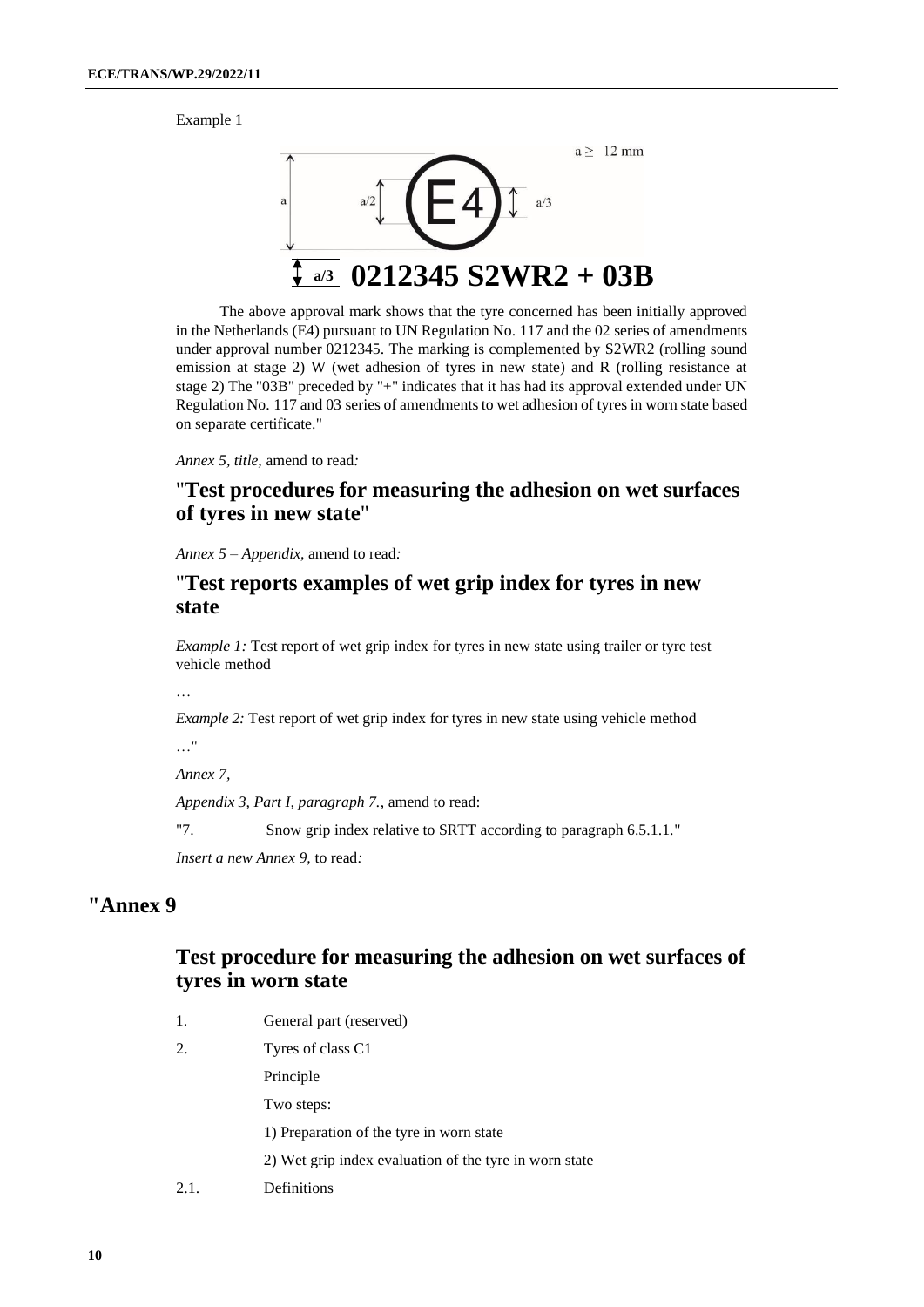For the purpose of this Annex, the "*Candidate tyre*" or "*Candidate tyre set*" and the "*Reference tyre*" or "*Reference tyre set*" mentioned in paragraphs 2.19.2. and 2.19.3. shall be read respectively as "*Candidate tyre in worn state*" or "*Candidate tyre set in worn state*" and the "*Reference tyre in worn state*" or "*Reference tyre set in worn state*".

- 2.1.1. "**T***yre in worn state*" or "*worn tyre*" means, for the purpose of this Regulation, a new tyre artificially worn by reducing the tread depth at the height of the tread-wear indicator as defined in the UN Regulation No. 30 (1.6 +0.6 /  $-0.0$ ) mm).
- 2.1.2. "*Tyre in new state*" means a new tyre before starting to be artificially worn.
- 2.1.3. "*Groove*" means the space between two adjacent ribs or blocks in the tread pattern.
- 2.1.4. "*Groove depth*" means the perpendicular distance from a real or calculated reference plane defined by edges of two adjacent ribs to the lowest point in the groove.
- 2.1.5. "*Reference tread width*" (*C*) is calculated as follows*:*

 $C = (1.075 - 0.005 \cdot Ra) \cdot S_1^{1.001}$ 

Where:

- *Ra* is the nominal aspect ratio as defined as part of tyre size designation in UN Regulation No. 30 except for the sizes listed in Annex 5 of UN Regulation No. 30 where it is taken as 90 and
- *S*<sub>1</sub> is the nominal section width according to UN Regulation No. 30 except for the sizes listed in Annex 5 of UN Regulation No. 30 where it is the tyre section width listed therein.
- 2.1.6. "*Tread-wear indicators*": see definition in UN Regulation No.30.
- 2.1.7. "*Centre line*" means the line dividing the overall width of the tyre in two equal parts.
- 2.1.8. "*Central zone*" means the area on the tread width defined by the ¾ (75%) of the reference tread width (*C*) symmetrically measured from the centre line.
- 2.1.9. "*Shoulder zone*" means the area on both sides of the tread outside of the central zone.
- 2.1.10. "*Mould parting line*" means the border circumference in which mould tread pattern segments connects with mould sidewall plates. If no mould parting line is visible on the tyre, a virtual mould parting line shall be considered as the circumferential line in the equivalent position at the end of the shoulder grooves.
- 2.1.11. "*Tread pattern limit points Li and Le*" *means the* points located on the tyre profile between mould parting line and hypothetical point up to 15 mm on the tyre profile towards centre line (see Figure 1).



Figure 1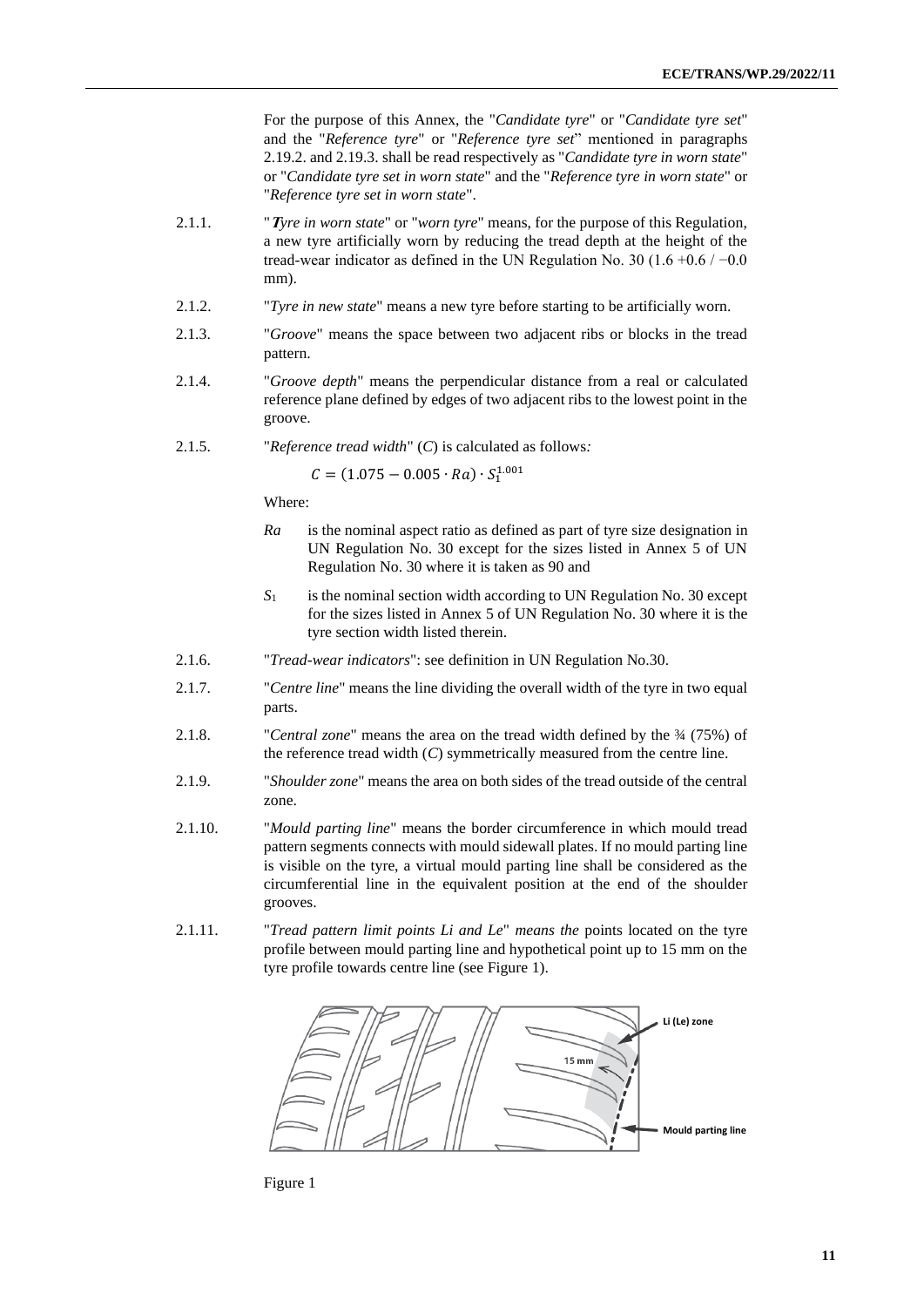- 2.1.12. "*Buffing*" is all the processes of removing material from the tread to prepare the tyre in worn state for following the procedure in paragraph 2.2.1.
- 2.2. Theoretical target profile of a tyre at worn state

The theoretical target profile is the profile curve of the tyre in worn state, as described in paragraph 2.2.1.2.2.

2.2.1. Preparation of class C1 tyres in worn state

The following paragraphs outline the preparation of worn tyres of class C1 by removal of a predetermined amount of tread rubber (for example cutting, grinding, surface finish) for subsequent wet grip index testing.

- 2.2.1.1. Apparatus
- 2.2.1.1.1. *Tread Depth Gauge.*

Any mechanical, optical, or electronic device capable of measuring groove (void) depth can be used. The resolution of the gauge shall be at least 0.02 mm. The accuracy of the gauge shall be to within  $\pm 0.04$  mm.

- 2.2.1.1.2. *Tyre Tread Removal Machine,* with equipment to remove tread rubber in a predetermined manner. Specifically, the equipment shall ensure a buffing accuracy and precision on the final groove depth as required in the paragraph 2.2.1.2.4.1.
- 2.2.1.2. Procedure

Choose 4 positions approximately equally spaced around the circumference.



#### Figure 2

At each of the four positions, choose measurement points in the transversal direction:

- In the central zone pursuant to the procedure described in paragraph 2.2.1.2.1. and
- In each shoulder zone at least one measurement point.

#### 2.2.1.2.1. *Choice of the control measurement points of the central zone*

To control the conformity of the preparation process (see paragraph 2.2.1.2.3., choose *n* measurement points in the central zone, in the transversal direction (see Figure 2)

- The number of measurement points  $n$  shall be greater than or equal to  $4:$  \*/
- 1 measurement point in each principal groove;
- The other measurement points shall be located in non-principal grooves:
	- o At the maximum groove depth in the corresponding groove/zone;
	- o In order to have the most regular distribution of the *n* points.

\*/ In case a tyre tread pattern does not allow the measurement at 4 points in the central zone, the groove depth may be measured at 3 measurement points. In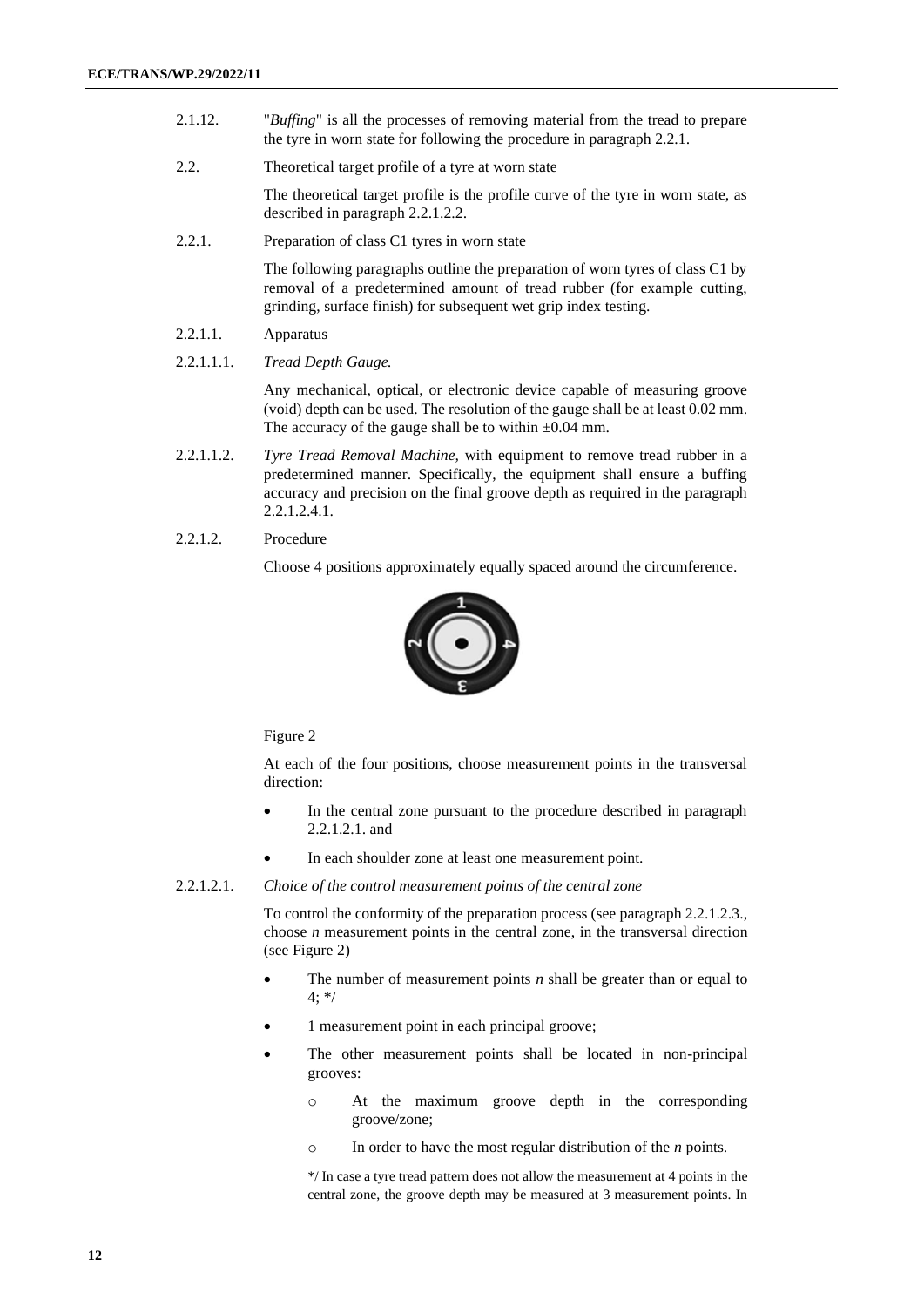case that 3 measurement points in transversal direction are not available, the number and position of the measurement points shall be agreed with the Type Approval Authority.

Measurement points in the principal grooves shall be positioned at locations with full groove depth, for example, avoiding rubber ridges, tie bars, treadwear indicators and other elevated elements.



Figure 3

#### 2.2.1.2.2. Description of theoretical worn target profile

Central zone: curve built on a circle with its centre located on the radial axle passing through the centre line and its radius built on a fit on all the points located at 2 mm height on all the control points as described in 2.2.1.2.1. Alternatively, depending of the specificity of the tread pattern geometry, the fitting curve can be the offset of the original tyre profile.

Shoulder zone: edges of the artificial worn profile in the central part of the tread are connected with Le and Li points. Regularity of the whole artificial worn tyre profile (on the of the central zone to the shoulders) shall be assured (for example by an arc of circumference or another curve).



#### Figure 4

2.2.1.2.3. Preparation of the worn tyre.

Inspect the tyre to determine that there are no tread defects that would affect the finished tyre. If such conditions are noted, do not use the tyre for this procedure.

Depending on the worn tyre preparation processing technique, the removing of the rubber can be managed by directly targeting the worn tyre target profile, or by a manual regular controlling of the rubber removal, or other means.

- 2.2.1.2.4. Validation of the prepared tyre
- 2.2.1.2.4.1. Validation of tread depths

At the end of the preparation process, measure the groove depth at the measurement points defined in 2.2.1.2.1.

For all the measurement points defined in the central zone: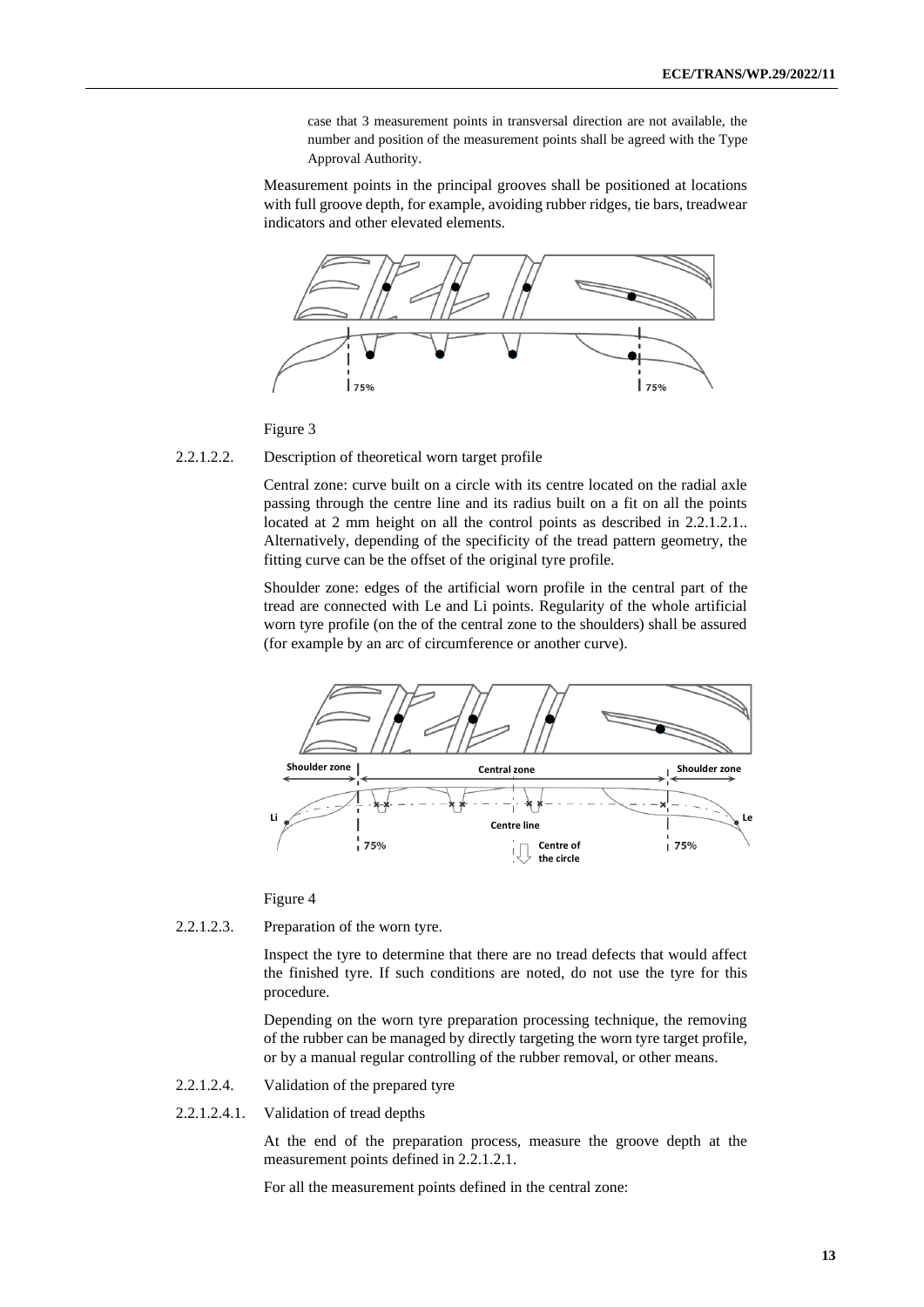- The final groove depth at each individual measurement point of the central zone shall be  $2 \text{ mm} \pm 0.4 \text{ mm}$
- The average groove depth over all measurement points in the central zone shall be  $2 \text{ mm} \pm 0.2 \text{ mm}$

For each measurement point defined in the shoulder zone:

The final groove depth in the shoulder zone shall not be greater than 2 mm.



Figure 5

If one of the above conditions is not met, another candidate tyre shall be prepared.

2.2.1.2.4.2. Validation of the surface of the worn tyre

The arithmetic mean deviation of the roughness profile, as defined in [ISO 4287:1997], of the final surface shall be determined at 3 measurement points in the transversal direction approximately equally spaced on the prepared surface, at 4 circumferential positions equally spaced.

The average of the 3 arithmetic mean deviation values of the roughness profile of the final surface shall not exceed 20 µm.

If the above condition is not met, another candidate tyre shall be prepared.

2.3. General test conditions

All the provisions specified in Annex 5, Part (A), paragraph 3. "General test conditions" and its subparagraphs apply except for paragraph 3.4. "Replacement of reference tyres". The paragraph 2.3.1. of this Annex applies instead.

2.3.1. Replacement of reference tyres

When irregular wear or damage results from tests, or when wear or aging influences the test results, the use of the reference tyre shall be discontinued.

2.4. Testing methods for measuring the adhesion on wet surfaces

For the calculation of the wet grip index  $(G_B)$  of a candidate tyre in worn state, the wet grip braking performance of the candidate tyre is compared to the wet grip braking performance of the reference tyre on a vehicle travelling straight ahead on a wet, paved surface. It is measured with one of the following methods:

(a) Vehicle method consisting of testing a set of tyres mounted on an instrumented passenger car;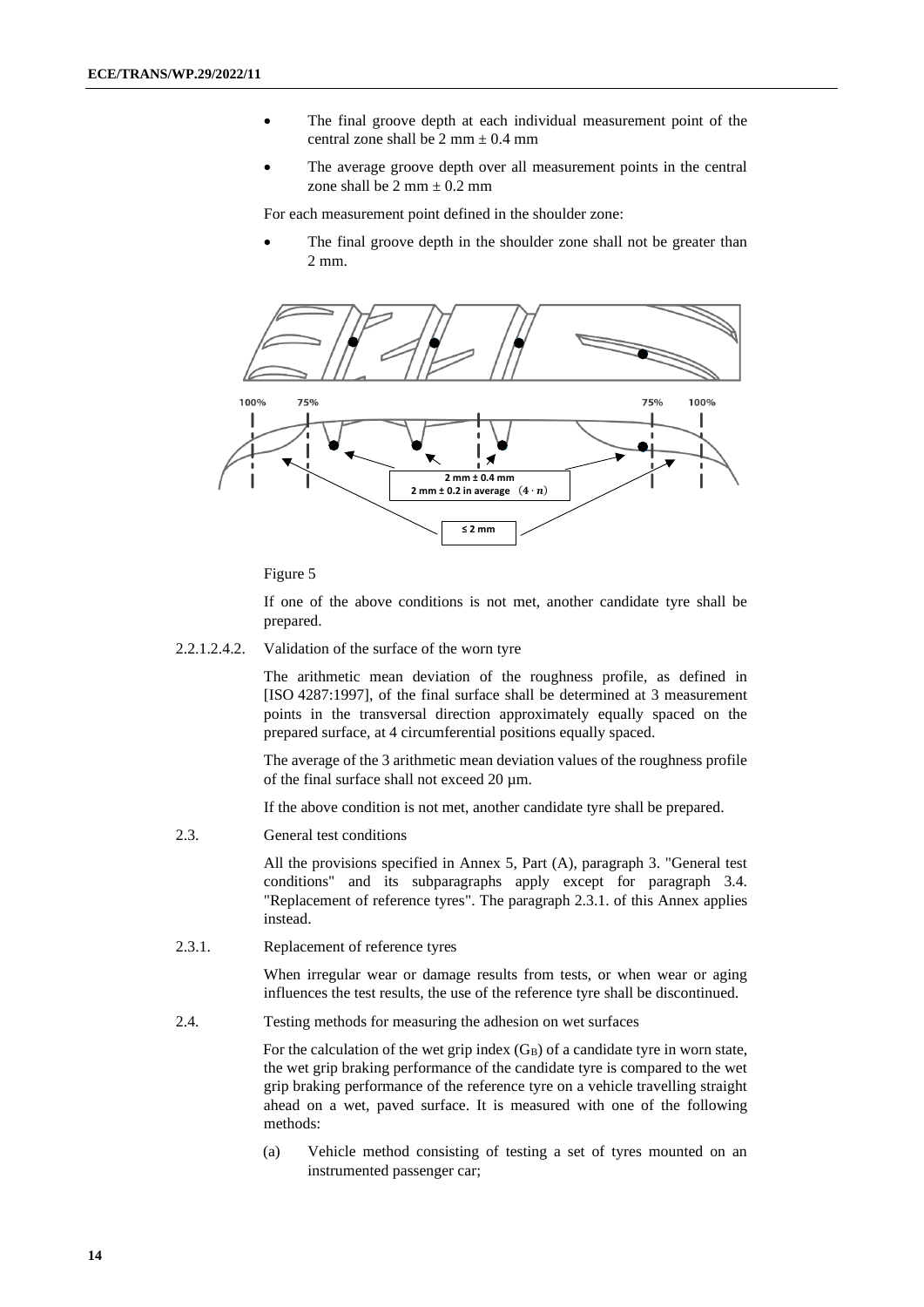- (b) Testing method using a trailer towed by a vehicle or a tyre test vehicle, equipped with the test tyre(s).
- 2.4.1. Testing method (a) using an instrumented passenger car

All the provisions specified in Annex 5, Part (A), paragraph 4.1. "Testing method (a) using an instrumented passenger car" and its subparagraphs apply with the exception of paragraph 4.1.6. "Processing of measurement results". The paragraph 2.4.1.1. of this Annex applies instead.

- 2.4.1.1. Processing of measurement results
- 2.4.1.1.1. Calculation of the average braking force coefficient

All the provisions specified in Annex 5, Part (A), paragraph 4.1.6.1. apply.

#### 2.4.1.1.2. Validation of results

The coefficient of variation *CVBFC* is calculated as follows:

$$
CV_{BFC} = 100\% \cdot \frac{\sigma_{BFC}}{\overline{BFC_{ave}}}
$$

where

 $\sigma_{BFC} = \sqrt{\frac{1}{N-1}}$  $\frac{1}{N-1} \sum_{j=1}^{N} (BFC_{ave,j} - \overline{BFC_{ave}})^2$  denotes the corrected sample standard deviation and

 $\overline{BFC_{ave}}$  the arithmetic mean of the average braking force coefficients  $BFC_{ave,j}$ of *N* test runs.

For the reference tyre:

- (a) The coefficient of variation  $CV_{BFC}$  of the initial and the final braking test of the reference tyre within one test cycle shall be less than or equal to [4] per cent.
- (b) The arithmetic means of the average braking force coefficients of the initial and the final braking test shall not differ by more than [5] per cent of the average of the two values:

$$
CVal(BFC_{ave}) = 100\% \cdot 2 \cdot \left| \frac{\overline{BFC_{ave}}(R_i) - \overline{BFC_{ave}}(R_f)}{\overline{BFC_{ave}}(R_i) + \overline{BFC_{ave}}(R_f)} \right| \le [5]\%
$$

where

 $\overline{BFC_{ave}}(R_i)$  and  $\overline{BFC_{ave}}(R_f)$  are the arithmetic means of the average braking force coefficients respectively in the initial and final braking tests of the reference tyre within a test cycle.

(c) The temperature-corrected average braking force coefficients  $(BFC<sub>ave.corr</sub>$ , see paragraph 3.2.1. of this Annex) as calculated from the initial and from the final braking tests of the reference tyre within a test cycle shall be not less than [0.57] and not greater than [0.79].

If one or more of the above conditions is not met, the complete test cycle shall be performed again.

For the candidate tyres (T):

The coefficient of variation  $CV_{BFC}$  is calculated for each candidate tyre set. If one coefficient of variation is higher than [4] per cent, the data shall be discarded and the braking test repeated for that candidate tyre set.

2.4.1.1.3. Calculation of adjusted average braking force coefficient

All the provisions specified in Annex 5, Part (A), paragraph 4.1.6.3. apply.

2.4.1.1.4. Calculation of the wet grip index of the candidate tyre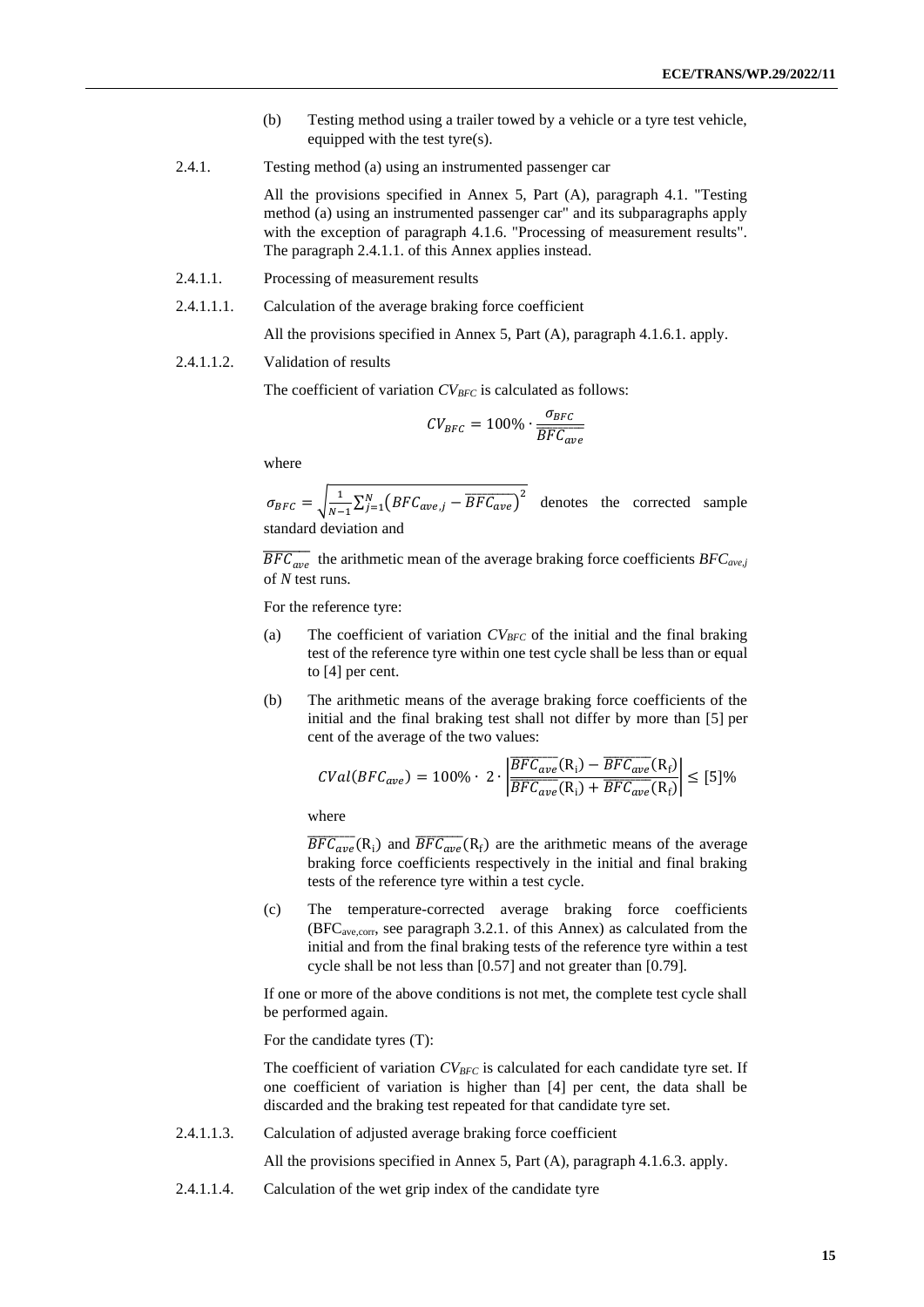[The wet grip index  $G_B(T_n)$  of the candidate tyre  $T_n$  ( $n = 1, 2$  or 3) is calculated as follows:

$$
G_B(T_n) = K_{\text{vehicle}} \cdot \{ \overline{BFC_{ave}}(T_n) - [a \cdot \Delta BFC(R) + b \cdot \Delta \vartheta + c \cdot (\Delta \vartheta)^2 + d \cdot \Delta MTD] \}
$$
  
where:

 $\overline{BFC_{ave}}(T_n)$  is the arithmetic mean of the average braking force coefficients of the candidate tyre  $T<sub>n</sub>$  within a braking test;

$$
\Delta BFC(R) = BFC_{adj}(R) - BFC(R_0)
$$

- $BFC<sub>adj</sub>(R)$  is the adjusted average braking force coefficient in accordance with Table 1;
- $BFC(R<sub>0</sub>) = 0.68$  is fixed as the braking force coefficient for the reference tyre in the reference conditions;

$$
\Delta\vartheta=\vartheta-\vartheta_0
$$

- *ϑ* is the measured wet surface temperature in degrees Celsius when the candidate tyre  $T_n$  is tested;
- $\theta_0$  is the wetted surface reference temperature for the candidate tyre according to its category of use as listed in Table 2;

$$
\Delta MTD = MTD - MTD_0
$$

*MTD* is the measured macro texture depth in mm of the track (see paragraph 3.1.4. of this Annex);

 $MTD_0 = 0.8$  mm is the macro texture depth of the reference track;

 $K_{\text{vehicle}} = 1.87$  is a factor to grant consistency between previous calculation of the wet grip index and this one, and to ensure convergence between vehicle and trailer method and

coefficients *a*, *b*, *c* and *d* are given in Table 2.

Table 2

| Category of use                                |  | $\theta_0$    | a          | b                    | $\mathcal{C}_{0}$  | d           |
|------------------------------------------------|--|---------------|------------|----------------------|--------------------|-------------|
|                                                |  | $(^{\circ}C)$ |            | $({}^{\circ}C^{-1})$ | $(^{\circ}C^{-2})$ | $(mm^{-1})$ |
| Normal tyre                                    |  | 20            | $+0.99382$ | $+0.00269$           | $-0.00028$         | $-0.02472$  |
| Snow tyre                                      |  | 15            | $+0.92654$ | $-0.00121$           | $-0.00007$         | $-0.04279$  |
| Snow tyre for use in<br>severe snow conditions |  | 10            | $+0.72029$ | $-0.00539$           | $+0.00022$         | $-0.03037$  |
| Special use tyre                               |  |               |            | not defined          |                    |             |

]

2.4.2. Testing method (b) using a trailer towed by a vehicle or a tyre test vehicle

All the provisions specified in Annex 5, Part (A), paragraph 4.2. "Testing method (b) using a trailer towed by a vehicle or a tyre test vehicle" and its subparagraphs apply with the exception of paragraph 4.2.8. "Processing of measurement results". The paragraph 2.4.2.1. of this Annex applies instead.

- 2.4.2.1. Processing of measurement results
- 2.4.2.1.1. Calculation of the peak braking force coefficient

All the provisions specified in Annex 5, Part (A), paragraph 4.2.8.1. apply.

2.4.2.1.2. Validation of results

The  $\mu_{\text{peak}}$  coefficient of variation  $CV_{\mu}$  is calculated as follows: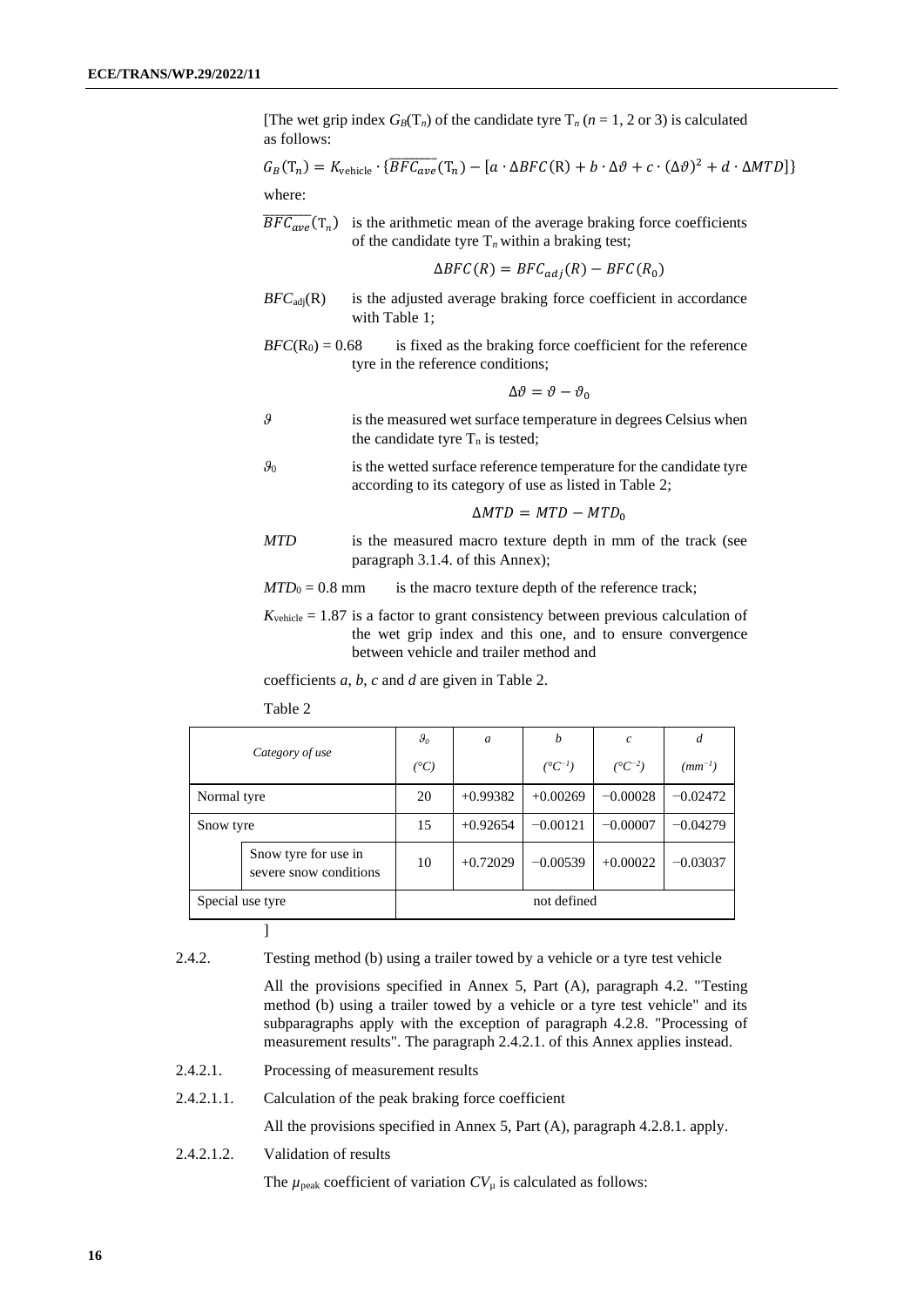$$
CV_{\mu} = 100\% \cdot \frac{\sigma_{\mu}}{\overline{\mu_{\text{peak}}}}
$$

where

$$
\sigma_{\mu} = \sqrt{\frac{1}{N-1} \sum_{j=1}^{N} (\mu_{\text{peak},j} - \overline{\mu_{\text{peak}}})^2}
$$
 denotes the corrected sample standard deviation and

 $\overline{\mu_{\text{peak}}}$  the arithmetic mean of the peak braking force coefficients ( $\mu_{\text{peak},j}$ ) of *N* test runs.

For the reference tyre (R):

- (a) The coefficients of variation  $CV_\mu$  of the initial and the final braking tests of the reference tyre within one test cycle shall be less than or equal to [4] per cent;
- (b) The arithmetic mean of the peak braking force coefficients of initial and the final braking test of the reference tyre within one test cycle shall not differ by more than [5] per cent of the average of the two values:

$$
CVal(\mu_{peak}) = 100\% \cdot 2 \cdot \left| \frac{\overline{\mu_{peak}(R_i)} - \overline{\mu_{peak}(R_f)}}{\overline{\mu_{peak}(R_i)} + \overline{\mu_{peak}(R_f)}} \right| \leq [5]\%
$$

where

 $\overline{\mu_{peak}}(R_i)$  and  $\overline{\mu_{peak}}(R_f)$  are the arithmetic means of the peak braking force coefficients respectively in the initial and final braking tests of the reference tyre within a test cycle;

(c) The temperature-corrected average peak braking force coefficients (*µ*peak,corr, see paragraph 3.2.2. of this Annex) as calculated from the initial and from the final braking test of the reference tyre within a test cycle shall be not less than [0.65] and not greater than [0.90].

If one or more of the above conditions is not met, the complete test cycle shall be performed again.

For the candidate tyre(s) (T*n*):

The coefficient of variation of the peak braking force coefficient  $CV_\mu$  is calculated for each candidate tyre. If one coefficient of variation is greater than [5] per cent, the data shall be discarded and the braking test repeated for this candidate tyre.

2.4.2.1.3. Calculation of the adjusted average peak braking force coefficient of the reference tyre

All the provisions specified in Annex 5, Part (A), paragraph 4.2.8.3. apply.

2.4.2.1.4. Calculation of the wet grip index of the candidate tyre

[The wet grip index  $G_B(T_n)$  of the candidate tyre  $T_n$  ( $n = 1, 2, 3$ ) is calculated as follows:

$$
G_B(T_n) = K_{\text{trainer}} \cdot \{ \overline{\mu_{peak}}(T_n) - [a \cdot \Delta \mu_{peak}(R) + b \cdot \Delta \vartheta + c \cdot (\Delta \vartheta)^2 + d \cdot \Delta MTD] \}
$$
  
where:

 $\overline{\mu_{peak}}(T_n)$  is the arithmetic mean of the peak braking force coefficients of the candidate tyre  $T<sub>n</sub>$  within a braking test;

 $\Delta \mu_{peak}(R) = \mu_{peak,adj}(R) - \mu_{peak}(R_0)$ 

- $\mu_{\text{peak,adj}}(R)$  is the adjusted peak braking force coefficient in accordance with Table 3;
- $\mu_{\text{peak}}(R_0) = 0.85$  is fixed as the peak braking force coefficient for the reference tyre in the reference conditions;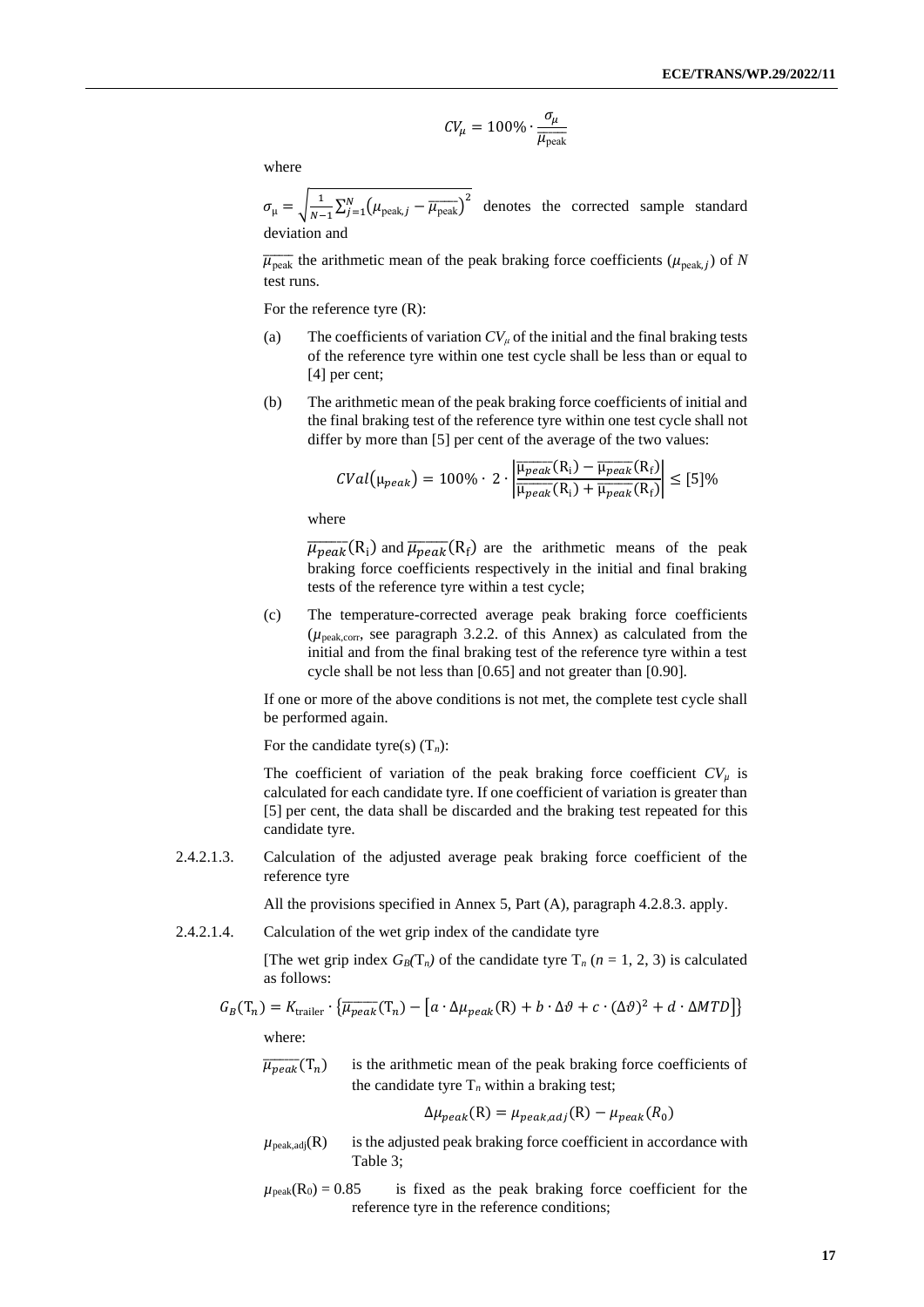$$
\Delta\vartheta=\vartheta-\vartheta_0
$$

- *ϑ* is the measured wet surface temperature in degrees Celsius when the candidate tyre  $T_n$  is tested;
- $\theta_0$  is the wetted surface reference temperature for the candidate tyre according to its sidewall marking as listed in Table 4;

$$
\Delta MTD = MTD - MTD_0
$$

*MTD* is the measured macro texture depth of the track

 $MTD_0 = 0.8$  mm is fixed as the macro texture depth of the reference track;

 $K_{\text{trailer}} = 1.50$  is a factor to grant consistency between previous calculation of the wet grip index and this one, and to ensure convergence between vehicle and trailer method and

coefficient *a*, *b*, *c* and *d* are given in Table 4.

Table 4

| Category of use  |                                                | $\boldsymbol{\vartheta_{0}}$<br>(°C) | $\boldsymbol{a}$ | b<br>$({}^{\bullet}C^{-1})$ | c<br>$({}^{\bullet}C^{-2})$ | d<br>$(mm^{-1})$ |
|------------------|------------------------------------------------|--------------------------------------|------------------|-----------------------------|-----------------------------|------------------|
| Normal tyre      |                                                | 20                                   | $+0.99757$       | $+0.00251$                  | $-0.00028$                  | $+0.07759$       |
| Snow tyre        |                                                | 15                                   | $+0.87084$       | $-0.00025$                  | $+0.00004$                  | $-0.01635$       |
|                  | Snow tyre for use in<br>severe snow conditions | 10                                   | $+0.67929$       | $+0.00115$                  | $-0.00005$                  | $+0.03963$       |
| Special use tyre |                                                |                                      |                  | not defined                 |                             |                  |

 $\mathbb{I}^"$ 

*Insert a new Annex 9 – Appendix 1,* to read*:*

## "**Annex 9 – Appendix 1**

## **Worn tyre preparation report example**

| Date of buffing                   |  |
|-----------------------------------|--|
| Manufacturer                      |  |
| <b>Brand</b>                      |  |
| Trade description/commercial name |  |
| <b>Size</b>                       |  |
| Service description               |  |
| Rim width                         |  |
| Inflation pressure (kPa)          |  |
| Week of manufacture               |  |
| Tyre identification code          |  |

#### **Groove depth measurement**

| Groove depth<br>Central zone: $(2.0 \pm 0.4)$ mm<br>Shoulder zone: $\leq$ 2 mm |  | in central zone | Circumferential locations |  |  |  |
|--------------------------------------------------------------------------------|--|-----------------|---------------------------|--|--|--|
|                                                                                |  | (yes/no)        |                           |  |  |  |
|                                                                                |  |                 |                           |  |  |  |
| ansversal<br>locations                                                         |  |                 |                           |  |  |  |
|                                                                                |  |                 |                           |  |  |  |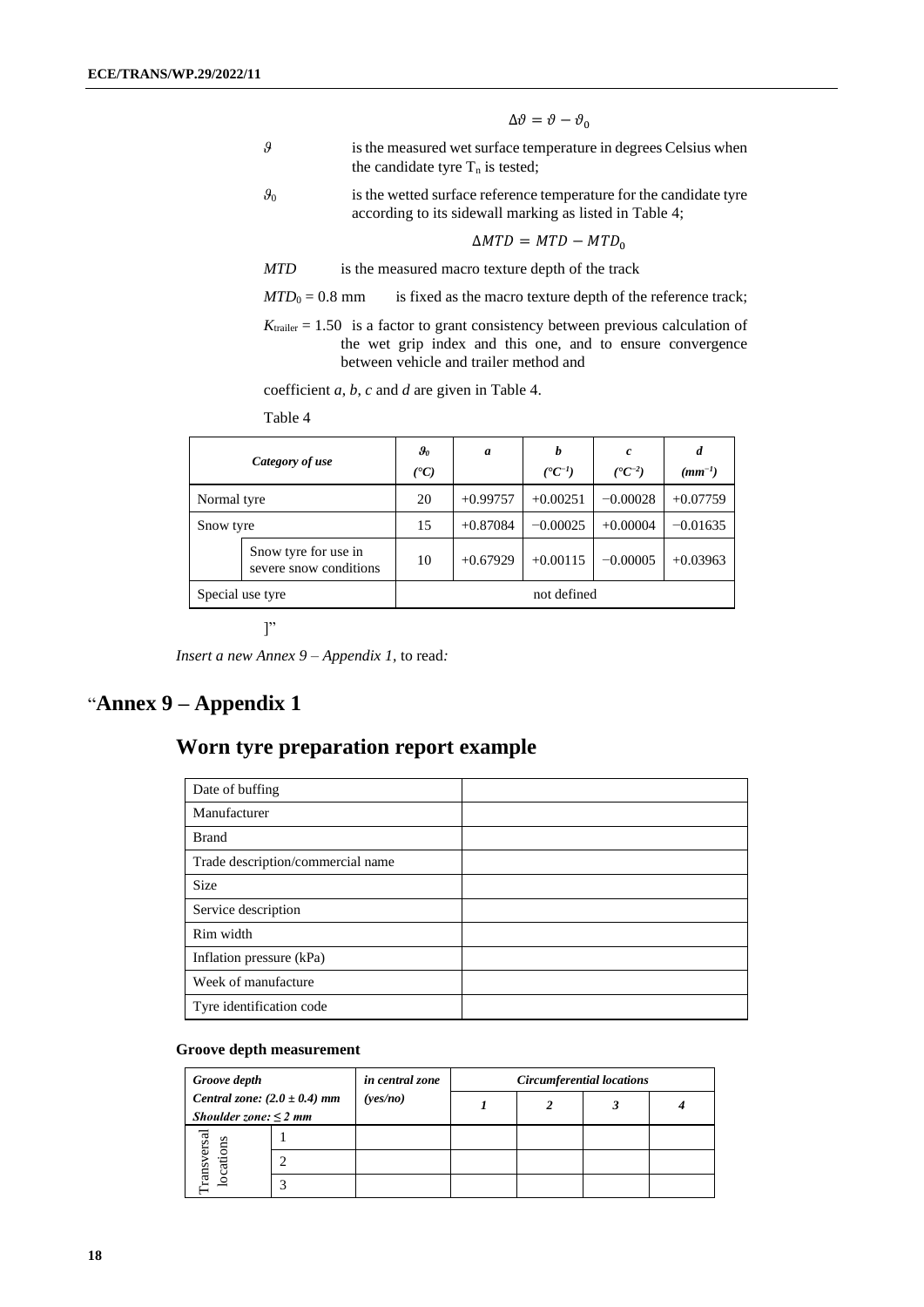|                                           | <b>Values</b> |
|-------------------------------------------|---------------|
| Average groove depth in central zone (mm) |               |
| Central zone: $(2.0 \pm 0.2)$ mm          |               |

#### **Roughness measurement**

| Arithmetic mean deviation of the roughness<br>profile $(\mu m)$ |             | <b>Sections</b> |  |  |  |  |  |  |
|-----------------------------------------------------------------|-------------|-----------------|--|--|--|--|--|--|
|                                                                 |             |                 |  |  |  |  |  |  |
| Trans                                                           | $1$ (right) |                 |  |  |  |  |  |  |
|                                                                 | 2 (center)  |                 |  |  |  |  |  |  |
|                                                                 | $3$ (left)  |                 |  |  |  |  |  |  |
| Average                                                         |             |                 |  |  |  |  |  |  |

| Average of the arithmetic mean deviation of the roughness |
|-----------------------------------------------------------|
| profiles $(\mu m)$                                        |

*Insert a new Annex 9 – Appendix 2,* to read*:*

# **"Annex 9 – Appendix 2**

"

## **Test reports examples of wet grip index for tyres in worn state**

Example 1: Test report of wet grip index for tyres in worn state using trailer or tyre test vehicle method

| Test date:                   |          |          |
|------------------------------|----------|----------|
|                              | Minimum: | Maximum: |
| Wetted surface temp.         |          |          |
| (°C):                        |          |          |
| Ambient temp $(^{\circ}C)$ : |          |          |
|                              |          |          |
|                              |          |          |

Speed (km/h):

| No.                                          |      | 3 | 4 |      |
|----------------------------------------------|------|---|---|------|
| <b>Brand</b>                                 |      |   |   |      |
| Pattern/trade<br>description                 | SRTT |   |   | SRTT |
| Size                                         |      |   |   |      |
| Service description                          |      |   |   |      |
| Reference (test)<br>inflation pressure (kPa) |      |   |   |      |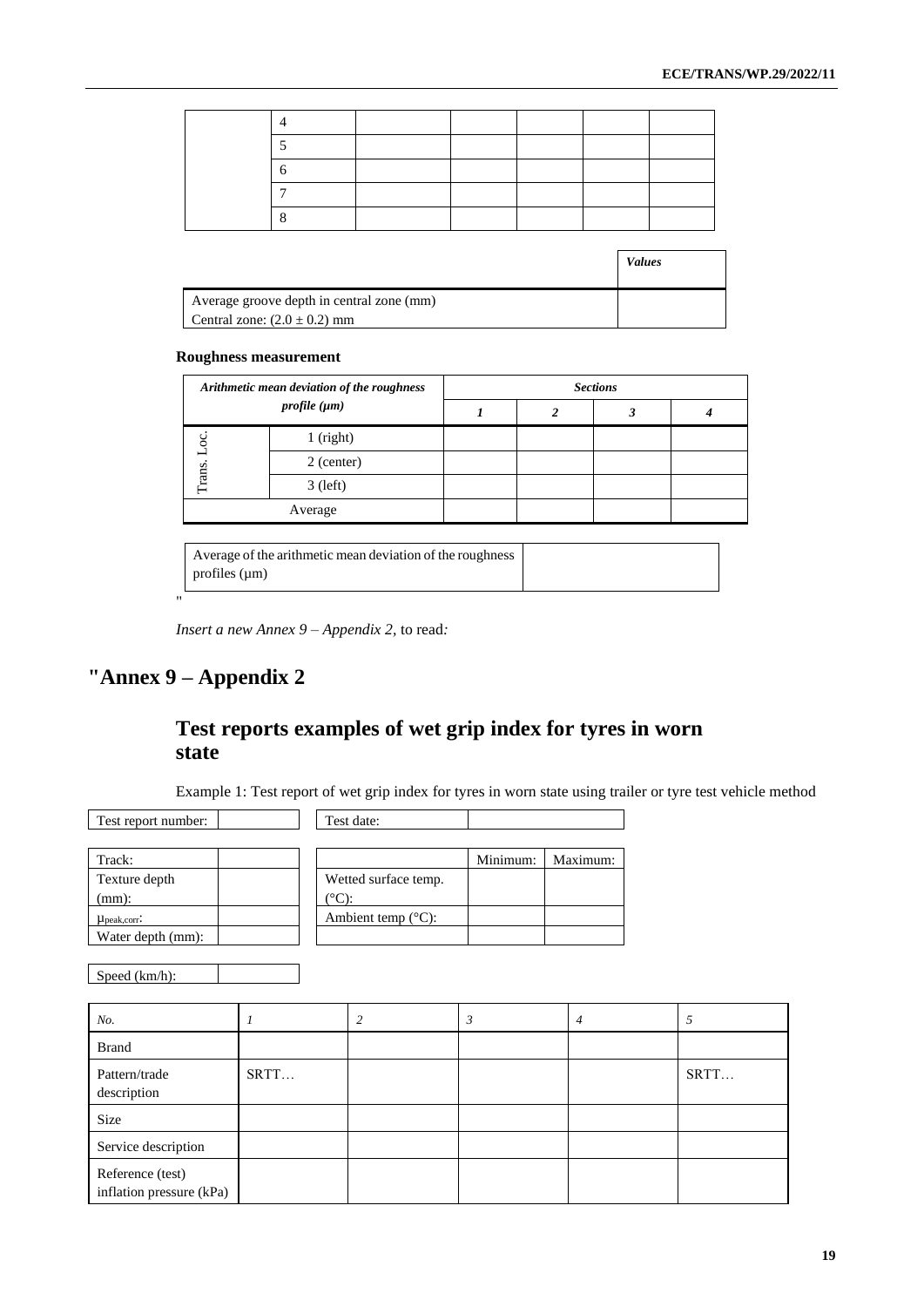| No.                                     |                | $\boldsymbol{l}$ | $\sqrt{2}$ | $\mathfrak{z}$ | $\ensuremath{\mathnormal{4}}$ | $\sqrt{5}$ |
|-----------------------------------------|----------------|------------------|------------|----------------|-------------------------------|------------|
| Tyre identification                     |                |                  |            |                |                               |            |
| $M + S$ marking $(Y/N)$                 |                |                  |            |                |                               |            |
| 3PMSF marking (Y/N)                     |                |                  |            |                |                               |            |
| Rim                                     |                |                  |            |                |                               |            |
| Load (kg)                               |                |                  |            |                |                               |            |
| Pressure (kPa)                          |                |                  |            |                |                               |            |
|                                         | $\,1$          |                  |            |                |                               |            |
|                                         | $\sqrt{2}$     |                  |            |                |                               |            |
|                                         | $\mathfrak 3$  |                  |            |                |                               |            |
|                                         | $\overline{4}$ |                  |            |                |                               |            |
| $\mu_{\textrm{peak}}$                   | $\sqrt{5}$     |                  |            |                |                               |            |
|                                         | $\sqrt{6}$     |                  |            |                |                               |            |
|                                         | $\tau$         |                  |            |                |                               |            |
|                                         | $\,8\,$        |                  |            |                |                               |            |
| $\overline{\mu_{peak}}$                 |                |                  |            |                |                               |            |
| Standard deviation, $\sigma_\mu$        |                |                  |            |                |                               |            |
| $CV_{\mu} \leq [4]~\%$                  |                |                  |            |                |                               |            |
| $CVal(\mu_{peak}) \leq [5] \%$          |                |                  |            |                |                               |            |
| $\mu_{\textrm{peak,corr}}(R)$           |                |                  |            |                |                               |            |
| $\mu_{\textrm{peak,adj}}(R)$            |                |                  |            |                |                               |            |
| Wet grip index                          |                |                  |            |                |                               |            |
| Wetted surface temp.<br>$({}^{\circ}C)$ |                |                  |            |                |                               |            |
| Ambient temp. (°C)                      |                |                  |            |                |                               |            |
| Remarks                                 |                |                  |            |                |                               |            |

Example 2: Test report of wet grip index for tyres in worn state using vehicle method

| Wetted sur      |
|-----------------|
| $(^{\circ}C)$ : |
| Ambient to      |
|                 |
|                 |
|                 |
|                 |

| Track:                      |                                           | Minimum: | Maximum: | Vehicle                  |
|-----------------------------|-------------------------------------------|----------|----------|--------------------------|
| Texture depth<br>$(mm)$ :   | Wetted surface temp.<br>$({}^{\circ}C)$ : |          |          | Brand:                   |
| $BFC_{\text{ave,corr},1}$ : | Ambient temp $(^{\circ}C)$ :              |          |          | Model:                   |
| $BFC_{\text{ave,corr,2}}$ : |                                           |          |          | Type:                    |
| $CVal(BFCave,corr)$ :       |                                           |          |          | Year of<br>registration: |
| Water depth (mm):           |                                           |          |          | Maximum axle<br>load:    |

| Vehicle       |       |      |
|---------------|-------|------|
| Brand:        |       |      |
|               |       |      |
| Model:        |       |      |
| Type:         |       |      |
| Year of       |       |      |
| registration: |       |      |
| Maximum axle  | Front | Rear |
| load:         |       |      |

Initial speed (km/h): Final speed (km/h):

| No.                          |      |  |      |
|------------------------------|------|--|------|
| <b>Brand</b>                 |      |  |      |
| Pattern/trade<br>description | SRTT |  | SRTT |